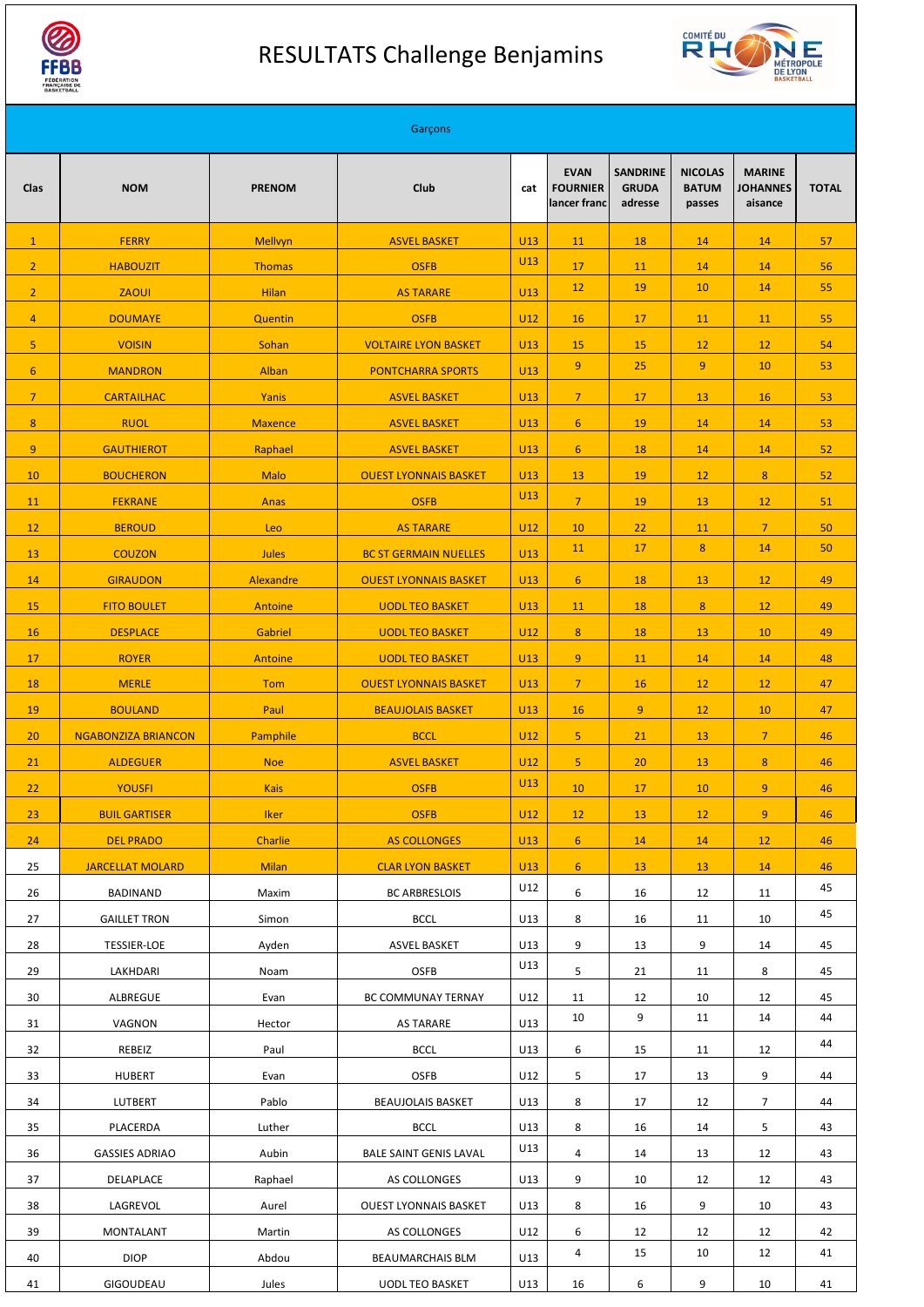| 42       | <b>MOYNOT</b>                    | Matis          | <b>CLAR LYON BASKET</b>                       | U13        | 5                   | 11             | 13      | 12             | 41       |
|----------|----------------------------------|----------------|-----------------------------------------------|------------|---------------------|----------------|---------|----------------|----------|
| 43       | <b>MOLOUBA BILENGUE</b>          | Mathys         | <b>ASVEL BASKET</b>                           | U11        | 9                   | 10             | 9       | 12             | 40       |
| 44       | LOUSSAVOUVOU                     | Luflore        | <b>OUEST LYONNAIS BASKET</b>                  | U12        | 9                   | 8              | 13      | 10             | 40       |
| 45       | PAULAT                           | Benjamin       | <b>SUD LYONNAIS BASKET</b>                    | U13        | $\overline{2}$      | 16             | 13      | 9              | 40       |
| 46       | <b>KHEMISS</b>                   | Jawed          | <b>UODL TEO BASKET</b>                        | U13        | 10                  | 9              | 14      | $\overline{7}$ | 40       |
| 47       | <b>PONT</b>                      | Mae            | AS COLLONGES                                  | U13        | 8                   | 10             | 14      | 8              | 40       |
| 48       | GIAVARINA-VISSAC                 | <b>GABRIEL</b> | <b>OUEST LYONNAIS BASKET</b>                  | U13        | $\overline{7}$      | 10             | 13      | 10             | 40       |
| 49       | WILLIAM-ABDALLAH                 | Nolann         | <b>BCCL</b>                                   | U13        | 8                   | 10             | 11      | 10             | 39       |
| 50       | <b>BRUGUERA</b>                  | Clement        | <b>BALE SAINT GENIS LAVAL</b>                 | U13        | 3                   | 12             | 12      | 12             | 39       |
| 51       | <b>ACHFARI</b>                   | Ahmed          | <b>VAULX BC</b>                               | U13        | 8                   | 6              | 13      | 12             | 39       |
| 52       | MANTSOUNGA                       | Theo           | <b>BC BELLEVILLE</b>                          | U12        | 10                  | 10             | 9       | 10             | 39       |
| 53       | <b>BAYLE</b>                     | Aleksei        | <b>OSFB</b>                                   | U13        | 10                  | 3              | 13      | 12             | 38       |
| 54       | <b>GAROUDI</b>                   | Ilian          | <b>OUEST LYONNAIS BASKET</b>                  | U11        | 6                   | 13             | 11      | 8              | 38       |
| 55       | <b>GIRIN</b>                     | Mael           | <b>BEAUJOLAIS BASKET</b>                      | U12        | 9                   | $\overline{7}$ | 12      | 10             | 38       |
| 56       | MENARD                           | Maxence        | <b>UODL TEO BASKET</b>                        | U12        | $\overline{7}$      | 6              | 11      | 14             | 38       |
| 57       | <b>JALIM</b>                     | Wassim         | <b>CLAR LYON BASKET</b>                       | U13        | 5                   | 12             | 13      | 8              | 38       |
| 58       | <b>PATIN</b>                     | Mathis         | <b>BCCL</b>                                   | U12        | 6                   | $\overline{7}$ | 12      | 12             | 37       |
| 59       | <b>HOUMEUR</b>                   | Mehdi          | BC GONES DE L'OUEST                           | U13        | 9                   | 8              | 10      | 10             | 37       |
| 60       | RAYNAL                           | Raphael        | <b>BEAUMARCHAIS BLM</b>                       | U12        | 6                   | 8              | 11      | 12             | 37       |
| 61       | <b>BEORCHIA</b>                  | Maxime         | US PIERRE BENITE                              | U13        | 9                   | 15             | 8       | 5              | 37       |
| 62       | <b>DEVOS</b>                     | Guillaume      | <b>OUEST LYONNAIS BASKET</b>                  | U12        | 5                   | 11             | 13      | 8              | 37       |
| 63       | GRANDJEAN                        | Mathis         | <b>BEAUJOLAIS BASKET</b>                      | U13        | $7\overline{ }$     | $\overline{4}$ | 14      | 12             | 37       |
| 64       | SOUMBOU                          | Yohan          | <b>CLAR LYON BASKET</b>                       | U12        | 5                   | 8              | 14      | 10             | 37       |
| 65       | KANZA                            | Stanley        | <b>BC ARBRESLOIS</b>                          | U13        | 10                  | $\mathbf{3}$   | 10      | 13             | 36       |
| 66       | AILLOUD                          | Sacha          | <b>BCCL</b>                                   | U12        | 5                   | 8              | 13      | 10             | 36       |
| 67       | DE LA ROCHE                      | Mayeul         | <b>OSFB</b><br><b>AMPUIS VIENNE ST ROMAIN</b> | U13        | 5                   | 10             | 12      | 9              | 36       |
| 68       | <b>SEVIERI</b>                   | Paul           | REVENTIN BASKET                               | U13        | 5                   | 13             | 10      | 8              | 36       |
| 69       | LAUPIE                           | Timeo          | BC COMMUNAY TERNAY                            | U13        | 6                   | 11             | 9       | 10             | 36       |
| 70       | COULOM                           | Rodrigue       | <b>UODL TEO BASKET</b>                        | U13        | 5                   | 10             | 12      | 9              | 36       |
| 71       | AMIOT                            | Paul           | AS COLLONGES                                  | U13        | $7\overline{ }$     | 5              | 12      | 12             | 36       |
| 72       | <b>ROUILLE</b>                   | <b>ELOHAN</b>  | <b>OUEST LYONNAIS BASKET</b>                  | U13        | $7\overline{ }$     | 11             | 8       | 10             | 36       |
| 73       | MAIFFREDY                        | Célestin       | <b>CLAR LYON BASKET</b>                       | U12        | $\overline{7}$<br>3 | 10<br>13       | 10<br>8 | 9<br>11        | 36<br>35 |
| 74       | CARDRONT                         | Mael           | <b>AS TARARE</b>                              | U12        |                     |                |         |                |          |
| 75       | <b>BERNOU</b>                    | Haroun         | <b>BCCL</b>                                   | U12        | $7\overline{ }$     | 6              | 12      | 10             | 35       |
| 76       | <b>CLAIR</b>                     | Raphael        | <b>BEAUMARCHAIS BLM</b>                       | U13        | 6                   | 10             | 11      | 8              | 35       |
| 77       | <b>DIABATE</b>                   | Clarence       | <b>ASVEL BASKET</b>                           | U13        | 6                   | 9              | 13      | $\overline{7}$ | 35       |
| 78       | <b>CORNIER DUCASSE</b>           | Loucka         | <b>OSFB</b>                                   | U12        | $\overline{7}$      | 14             | 10      | 4              | 35       |
| 79       | <b>GREGOIRE</b>                  | <b>HUGO</b>    | <b>ES JONAGEOIS</b>                           | U13        | $\mathbf{1}$        | 10             | 14      | 10             | 35       |
| 80       | <b>HERRGOTT</b>                  | Martin         | <b>SUD LYONNAIS BASKET</b>                    | U13        | 6                   | 10             | 9       | 10             | 35       |
| 81       | <b>JOUVE</b>                     | Remi           | <b>UODL TEO BASKET</b>                        | U13        | 3<br>9              | 13<br>11       | 13<br>6 | 6<br>8         | 35<br>34 |
| 82       | <b>COLONEL</b>                   | Arthur         | AL VENISSIEUX PARILLY                         | U13        | 6                   | 5              | 11      | 12             | 34       |
| 83<br>84 | DUMOND-FERRUZZA<br><b>GERARD</b> | Matteo<br>Luka | <b>BEAUMARCHAIS BLM</b><br><b>OSFB</b>        | U13<br>U12 | 3                   | 14             | 11      | 6              | 34       |
| 85       | SEVELLEC                         | Lucio          | ALGM                                          | U13        | $\overline{7}$      | $\overline{7}$ | 12      | 8              | 34       |
| 86       | <b>BOUSBA</b>                    | Abdelmoumene   | <b>VAULX BC</b>                               | U13        | 9                   | $\overline{7}$ | 8       | 10             | 34       |
| 87       | <b>BESSON</b>                    | Lucas          | <b>GRIGNY BC</b>                              | U13        | $\overline{2}$      | 12             | 14      | 6              | 34       |
| 88       | <b>NEEL</b>                      | Louis          | BC COMMUNAY TERNAY                            | U13        | 6                   | $\overline{7}$ | 13      | 8              | 34       |
| 89       | <b>DELON</b>                     | Ilian          | BC COMMUNAY TERNAY                            | U12        | $\overline{7}$      | 15             | 8       | 4              | 34       |
| 90       | <b>MITAI</b>                     | Mathis         | <b>UODL TEO BASKET</b>                        | U13        | 3                   | 16             | 11      | 4              | 34       |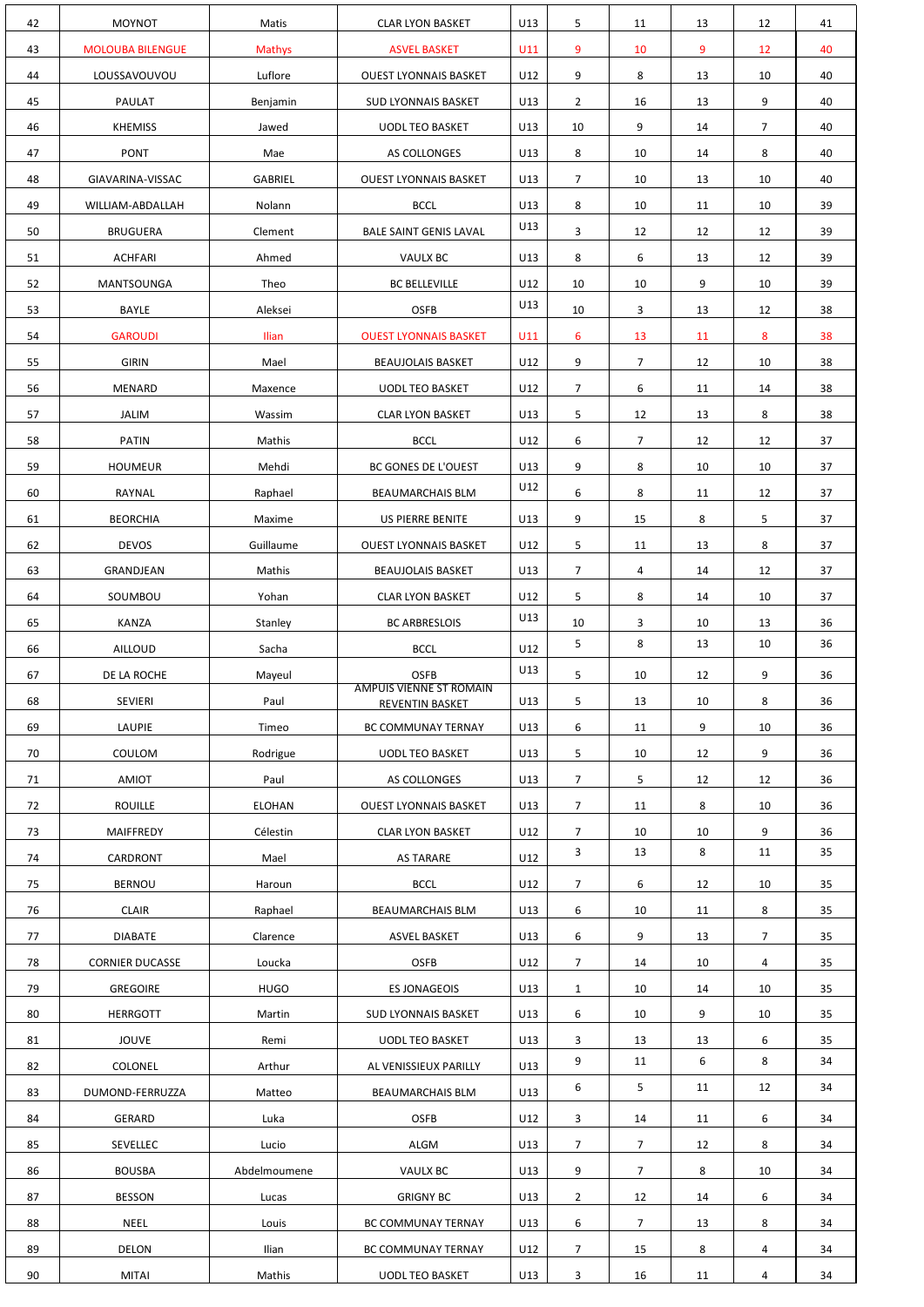| 91         | MAZARD                            | Tom                          | AS COLLONGES                                           | U13        | 12             | 8                    | 10                  | 4              | 34       |
|------------|-----------------------------------|------------------------------|--------------------------------------------------------|------------|----------------|----------------------|---------------------|----------------|----------|
| 92         | <b>FAUGIER</b>                    | Jeremy                       | <b>BEAUMARCHAIS BLM</b>                                | U13        | 6              | 8                    | 9                   | 10             | 33       |
| 93         | <b>ALILOUCHE</b>                  | Yann                         | <b>ASVEL BASKET</b>                                    | U13        | 3              | 4                    | 12                  | 14             | 33       |
| 94         | <b>LOGUE</b>                      | Nelson                       | <b>ASVEL BASKET</b>                                    | U12        | $\overline{2}$ | 15                   | 9                   | $\overline{7}$ | 33       |
| 95         | <b>FRAMBOURG</b>                  | Tom                          | <b>OSFB</b>                                            | U12        | 3              | 13                   | 11                  | 6              | 33       |
| 96         | SPANNAGEL                         | Axel                         | PL CRAPONNE                                            | U12        | 4              | 8                    | 11                  | 10             | 33       |
| 97         | PATUREL                           | Matthieu                     | ALGM                                                   | U13        | $\overline{7}$ | 5                    | 11                  | 10             | 33       |
| 98         | MAGDELEINE                        | Julien                       | ALGM                                                   | U13        | 8              | 9                    | 10                  | 6              | 33       |
| 99         | <b>DRIDI</b>                      | Anas                         | ALGM                                                   | U13        | $\overline{2}$ | 12                   | 11                  | 8              | 33       |
| 100        | <b>VELUIRE</b>                    | <b>GABIN</b>                 | <b>ES JONAGEOIS</b>                                    | U13        | 5              | 10                   | 10                  | 8              | 33       |
| 101        | <b>MORETTON</b>                   | Alec                         | <b>SUD LYONNAIS BASKET</b>                             | U13        | 6              | 14                   | 5                   | 8              | 33       |
| 102        | MOUTAWAKIL                        | Nael                         | <b>SUD LYONNAIS BASKET</b>                             | U12        | $\overline{2}$ | 9                    | 9                   | 13             | 33       |
| 103        | <b>DUPONT</b>                     | Tristan                      | BC COMMUNAY TERNAY                                     | U13        | 4              | 11                   | 8                   | 10             | 33       |
| 104        | REALE                             | Gino                         | <b>GRIGNY BC</b>                                       | U13        | $\overline{7}$ | 8                    | 8                   | 10             | 33       |
| 105        | <b>BERENGUER</b>                  | Helno                        | AL VENISSIEUX PARILLY                                  | U12        | $\mathbf{1}$   | 13                   | 10                  | 8              | 32       |
| 106        | <b>TEYSSIER</b>                   | Matthieu                     | <b>BC ARBRESLOIS</b>                                   | U13        | 10             | 11                   | 4                   | $\overline{7}$ | 32       |
| 107        | <b>BENSAID</b>                    | Wassim                       | <b>BCCL</b>                                            | U13        | 5              | 12                   | 9                   | 6              | 32       |
| 108        | <b>IANNUCCI</b>                   | Leny                         | <b>BCCL</b>                                            | U13        | 4              | 13                   | 8                   | $\overline{7}$ | 32       |
| 109        | <b>MAKHLOUF</b>                   | Abdelhamid                   | <b>BC MIONS</b>                                        | U13        | 3              | 14                   | $\overline{7}$      | 8              | 32       |
| 110        | <b>ASSIGNON</b>                   | Mathys                       | <b>OSFB</b>                                            | U12        | 10             | 8                    | 9                   | 5              | 32       |
| 111        | <b>SISTO</b>                      | Mateo                        | <b>ENTENTE SAINTE GENOISE</b>                          | U13        | 3              | 10                   | 12                  | $\overline{7}$ | 32       |
| 112        | <b>MARTIN</b>                     | Alexis                       | ALGM                                                   | U12        | 8              | 8                    | 8                   | 8              | 32       |
| 113        | <b>BUSSAC</b>                     | Aron                         | <b>BC BELLEVILLE</b><br><b>AMPUIS VIENNE ST ROMAIN</b> | U13        | 4              | $\overline{7}$       | 13                  | 8              | 32       |
| 114        | SCANU                             | Leo                          | REVENTIN BASKET                                        | U13        | 8              | 5                    | 9                   | 10             | 32       |
| 115        | <b>MADRIERES</b>                  | Leo                          | AS ANDEOLAISE                                          | U12        | $\mathbf{3}$   | 10                   | 11                  | 8              | 32       |
| 116        | <b>DINAR</b>                      | Yanis                        | <b>OSFB</b>                                            | U13        | 7 <sup>7</sup> | $\mathbf{3}$         | 11                  | 10             | 31       |
| 117        | BENSIAM                           | Max                          | <b>OUEST LYONNAIS BASKET</b>                           | U13        | 7 <sup>7</sup> | 10                   | 4                   | 10             | 31       |
| 118        | MAOULIDA                          | Bilal                        | ALGM                                                   | U12        | 10             | $\overline{7}$       | 10                  | 4              | 31       |
| 119        | YAMDEU                            | Christ-harold                | <b>BALE SAINT GENIS LAVAL</b>                          | U12        | 3              | 13                   | 5                   | 10             | 31       |
| 120        | <b>FAUCHERE-COLLIN</b>            | Lucas                        | <b>BALE SAINT GENIS LAVAL</b>                          | U12        | 5              | 10                   | 12                  | 4              | 31       |
| 121        |                                   |                              |                                                        |            |                |                      |                     |                |          |
|            | <b>OTMANI</b>                     | Walid                        | <b>VAULX BC</b>                                        | U13        | 7 <sup>7</sup> | $\overline{7}$       | $7^{\circ}$         | 10             | 31       |
| 122        | <b>NOEL</b>                       | Grégoire                     | <b>SUD LYONNAIS BASKET</b>                             | U13        | 5              | 8                    | 9                   | 9              | 31       |
| 123        | VAGANAY                           | Louis                        | AS ANDEOLAISE                                          | U13        | 7 <sup>7</sup> | 3                    | 9                   | 12             | 31       |
| 124        | PAVON                             | Morgan                       | <b>BC ARBRESLOIS</b>                                   | U13        | $\overline{4}$ | 6                    | 8                   | 12             | 30       |
| 125        | <b>HADJLOUM</b>                   | Yani                         | <b>BC ARBRESLOIS</b>                                   | U12        | $2^{\circ}$    | 14                   | 4                   | 10             | 30       |
| 126        | <b>BERRICHE</b>                   | Yanis                        | <b>BC MIONS</b>                                        | U13        | 4              | 8                    | 6                   | 12             | 30       |
| 127        | <b>HUBERT</b>                     | Eliott                       | <b>OSFB</b>                                            | U12        | 5              | 9                    | 8                   | 8              | 30       |
| 128        | DUCHATEAU                         | Robin                        | ALGM                                                   | U13        | 4              | 10                   | 12                  | 4              | 30       |
| 129        | <b>DAUDON</b>                     | Gabin                        | <b>BALE SAINT GENIS LAVAL</b>                          | U13        | 6              | 9                    | 9                   | 6              | 30       |
| 130        | <b>DJOUAHRA</b>                   | Nasri                        | VAULX BC                                               | U13        | 6              | 11                   | 8                   | 5              | 30       |
| 131        | <b>BABANINI</b>                   | Abderahman                   | VAULX BC                                               | U12        | 8              | 6                    | 10                  | 6              | 30       |
| 132        | <b>BASSET</b>                     | Lenny                        | AL VENISSIEUX PARILLY                                  | U13        | 5              | 14                   | 6                   | 4              | 29       |
| 133        | <b>DENAT</b>                      | Manny                        | AL VENISSIEUX PARILLY                                  | U12        | $2^{\circ}$    | 13                   | 8                   | 6              | 29       |
| 134        | <b>MARION</b>                     | Alexis                       | <b>BC ARBRESLOIS</b>                                   | U13        | $\overline{7}$ | 9                    | $\overline{4}$      | 9              | 29       |
| 135        | <b>MICLET</b>                     | Gabriel                      | <b>BC ARBRESLOIS</b>                                   | U12        | 5              | 14                   | $\overline{2}$      | 8              | 29       |
| 136        | <b>EL KHAMASSI</b>                | Ismail                       | <b>BCCL</b>                                            | U13        | 12             | 6                    | 9                   | $\overline{2}$ | 29       |
| 137        | VALDEBENITO                       | Gabriel                      | <b>BCCL</b>                                            | U12        | 5              | 5                    | 8                   | 11             | 29       |
| 138<br>139 | <b>DJELLOUL</b><br><b>DUCHINI</b> | Madhi Seif El Islam<br>Yanis | <b>BEAUMARCHAIS BLM</b><br>US PIERRE BENITE            | U12<br>U13 | 5<br>3         | $\overline{7}$<br>11 | 9<br>7 <sup>7</sup> | 8<br>8         | 29<br>29 |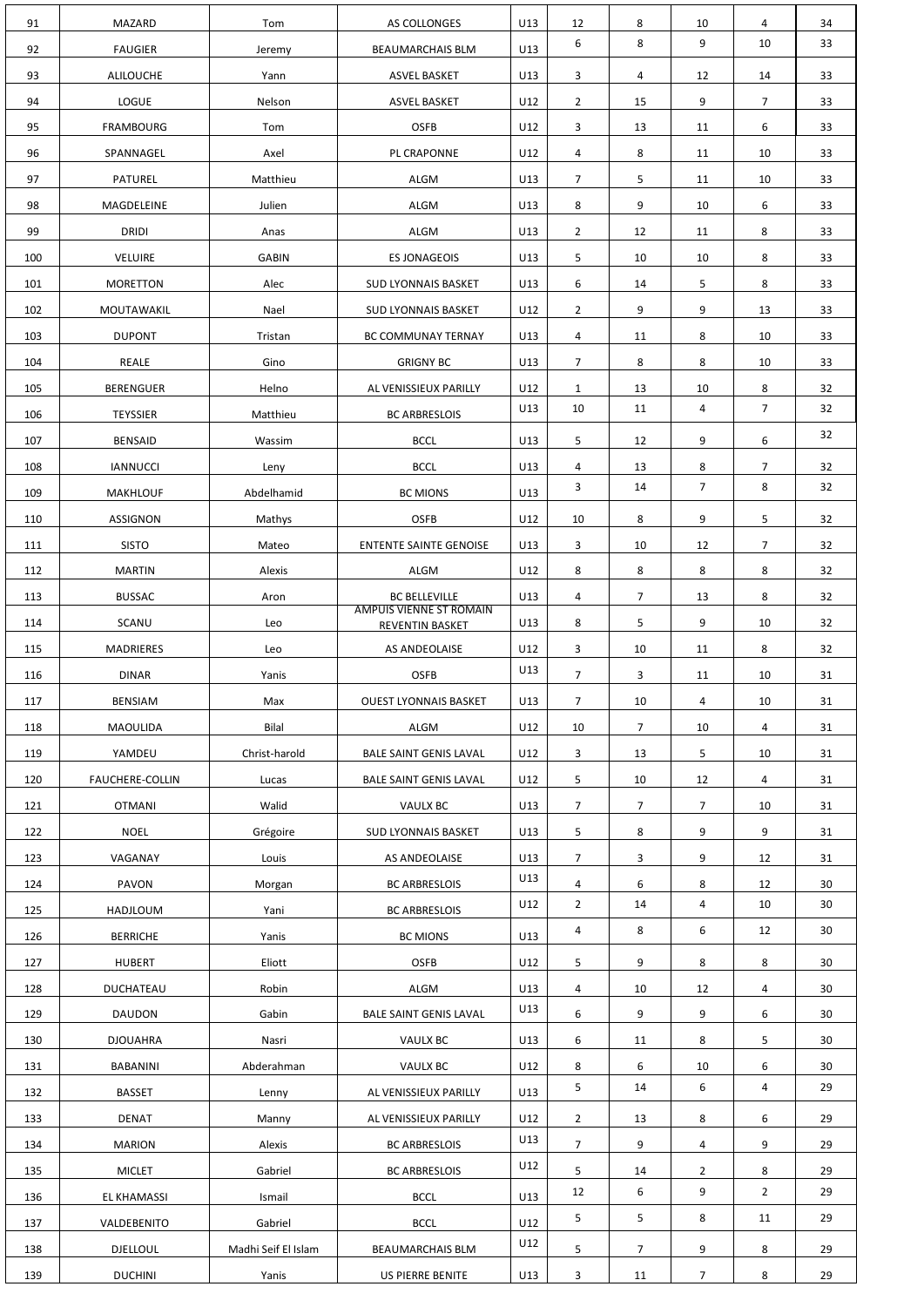| 140 | <b>JULLIARD</b>       | Noah           | US PIERRE BENITE              | U13 | 5              | 8              | 10              | 6               | 29 |
|-----|-----------------------|----------------|-------------------------------|-----|----------------|----------------|-----------------|-----------------|----|
| 141 | <b>DEHGANE</b>        | Joris          | <b>OSFB</b>                   | U12 | 3              | 9              | 10              | $\overline{7}$  | 29 |
| 142 | AARIZA                | Abdallah       | <b>VAULX BC</b>               | U13 | $\mathbf{1}$   | $\overline{7}$ | 10              | 11              | 29 |
| 143 | RHILANE               | Fouad          | <b>VAULX BC</b>               | U12 | 4              | 11             | 9               | 5               | 29 |
| 144 | <b>ANTOINE</b>        | Ylan           | <b>SUD LYONNAIS BASKET</b>    | U13 | 6              | 9              | 3               | 11              | 29 |
| 145 | <b>FAURE</b>          | Nathan         | AS ANDEOLAISE                 | U13 | 8              | 3              | 10              | 8               | 29 |
| 146 | CALIMIA               | Mahélann       | <b>GRIGNY BC</b>              | U13 | 5              | 6              | 14              | 4               | 29 |
| 147 | PIVIDAL               | Sacha          | BC COMMUNAY TERNAY            | U13 | 3              | $\overline{7}$ | 11              | 8               | 29 |
| 148 | <b>FAVRE</b>          | Jules          | CS OZON                       | U13 | 9              | 3              | 9               | 8               | 29 |
| 149 | <b>FINOT</b>          | Gaetan         | CS OZON                       | U12 | $\mathbf{1}$   | 12             | 9               | $\overline{7}$  | 29 |
| 150 | <b>DUTRAMBLE</b>      | Keziah         | <b>CLAR LYON BASKET</b>       | U12 | $\mathbf{1}$   | 12             | 11              | 5               | 29 |
| 151 | KARYAGDI              | Kerem          | AL VENISSIEUX PARILLY         | U12 | $\mathbf{1}$   | 8              | 8               | 11              | 28 |
| 152 | <b>MASINI</b>         | Luca           | <b>BC ARBRESLOIS</b>          | U13 | 4              | 6              | 6               | 12              | 28 |
| 153 | MALZIEU               | Gabriel        | <b>BCCL</b>                   | U13 | 5              | 9              | 8               | 6               | 28 |
| 154 | <b>MAJBOUB</b>        | Kelim          | <b>BCCL</b>                   | U12 | 6              | 3              | 9               | 10              | 28 |
| 155 | Exiga Garcia-Masegosa | Leny           | <b>BCCL</b>                   | U12 | 10             | 10             | 4               | 4               | 28 |
| 156 | SOGORB                | Martin         | <b>BEAUMARCHAIS BLM</b>       | U13 | 4              | 9              | $\overline{7}$  | 8               | 28 |
| 157 | <b>MUGNIER</b>        | Zacharie       | US PIERRE BENITE              | U13 | 6              | 3              | 9               | 10              | 28 |
| 158 | FUNDAKOWSKI           | Noa            | <b>ASVEL BASKET</b>           | U13 | $\overline{2}$ | 13             | $6\overline{6}$ | $7\overline{ }$ | 28 |
| 159 | KHALIL                | Raphael        | <b>BEAUJOLAIS BASKET</b>      | U13 | 6              | $\overline{7}$ | 7 <sup>7</sup>  | 8               | 28 |
| 160 | <b>BALANDRAS</b>      | Sacha          | <b>BEAUJOLAIS BASKET</b>      | U12 | $\mathbf{1}$   | 4              | 11              | 12              | 28 |
| 161 | SUC-FAYANT            | Timeo          | <b>BALE SAINT GENIS LAVAL</b> | U12 | $\overline{2}$ | $\overline{2}$ | 12              | 12              | 28 |
| 162 | MASSALA               | Miezi          | US PIERRE BENITE              | U12 | $\overline{4}$ | 8              | 8               | 8               | 28 |
| 163 | MAOULIDA              | Ikram          | VAULX BC                      | U12 | 5              | 11             | 8               | 4               | 28 |
| 164 | <b>BENETEAUD</b>      | Jules          | <b>SUD LYONNAIS BASKET</b>    | U13 | 4              | 4              | 12              | 8               | 28 |
| 165 | ANDREWS               | Romain         | <b>SUD LYONNAIS BASKET</b>    | U12 | 7 <sup>7</sup> | 11             | 8               | $\overline{2}$  | 28 |
| 166 | LELIEVRE              | Robin          | <b>SUD LYONNAIS BASKET</b>    | U12 | 3              | 10             | 7 <sup>7</sup>  | 8               | 28 |
| 167 | MARINKOVIC            | Viktor         | <b>UODL TEO BASKET</b>        | U12 | 8              | 9              | 7 <sup>1</sup>  | 4               | 28 |
| 168 | BENAZIZA              | Amine          | <b>CLAR LYON BASKET</b>       | U12 | 5              | 12             | 8               | 3               | 28 |
| 169 | KUIBANG-NYAMSI        | Arthur         | <b>AS TARARE</b>              | U13 | $\mathbf{1}$   | 6              | 8               | 12              | 27 |
| 170 | COLLON                | Remi           | <b>AS TARARE</b>              | U13 | 3              | 4              | 10              | 10              | 27 |
| 171 | <b>MOLLON</b>         | Lucas          | AS TARARE                     | U12 | 4              | 6              | 9               | 8               | 27 |
| 172 | DOS SANTOS            | Rodrigo        | <b>BC ARBRESLOIS</b>          | U12 | 9              | 11             | $\overline{2}$  | 5               | 27 |
| 173 | SAVIDAN               | Gabin          | BEAUMARCHAIS BLM              | U12 | $\mathbf{1}$   | 9              | 10              | $\overline{7}$  | 27 |
| 174 | <b>MANSOURI</b>       | Walid          | <b>BEAUMARCHAIS BLM</b>       | U12 | 6              | $\overline{2}$ | 11              | 8               | 27 |
| 175 | <b>DARSON</b>         | Paul           | <b>BEAUJOLAIS BASKET</b>      | U12 | 5              | 11             | 9               | $\overline{2}$  | 27 |
| 176 | <b>BOURGEOIS</b>      | Matteo         | ALGM                          | U13 | $2^{\circ}$    | 6              | 11              | 8               | 27 |
| 177 | <b>PAREDES</b>        | Martin         | <b>BALE SAINT GENIS LAVAL</b> | U13 | $\overline{4}$ | 6              | 9               | 8               | 27 |
| 178 | <b>BONNAMOUR</b>      | Joseph         | <b>BALE SAINT GENIS LAVAL</b> | U12 | 5              | 4              | 10              | 8               | 27 |
| 179 | <b>FONTAINE</b>       | <b>FLORIAN</b> | <b>ES JONAGEOIS</b>           | U13 | 0              | 14             | 9               | 4               | 27 |
| 180 | <b>DECLAT</b>         | Nolan          | <b>SUD LYONNAIS BASKET</b>    | U12 | $\mathbf{1}$   | 9              | 11              | 6               | 27 |
| 181 | <b>LESCOT</b>         | Loris          | CS OZON                       | U13 | 9              | 6              | 6               | 6               | 27 |
| 182 | <b>GONZALEZ</b>       | Axel           | CS OZON                       | U12 | 9              | 6              | 10              | $\overline{2}$  | 27 |
| 183 | <b>OVIDE</b>          | Ethan          | <b>UODL TEO BASKET</b>        | U12 | 7 <sup>1</sup> | 6              | 6               | 8               | 27 |
| 184 | <b>ATHENOR</b>        | Simon          | AS COLLONGES                  | U13 | $\overline{a}$ | 12             | 9               | $\overline{2}$  | 27 |
| 185 | <b>DARTOIS</b>        | Robin          | AL VENISSIEUX PARILLY         | U13 | 6              | 6              | 7 <sup>1</sup>  | $\overline{7}$  | 26 |
| 186 | MAKIESE               | Daniel         | AL VENISSIEUX PARILLY         | U13 | $\overline{2}$ | 12             | 5               | $\overline{7}$  | 26 |
| 187 | <b>COMBO SABOT</b>    | Kylian         | <b>BC ARBRESLOIS</b>          | U12 | $\overline{2}$ | $\overline{7}$ | 8               | 9               | 26 |
| 188 | <b>NEGRE</b>          | Raphael        | US PIERRE BENITE              | U12 | 6              | $\overline{7}$ | $\overline{7}$  | 6               | 26 |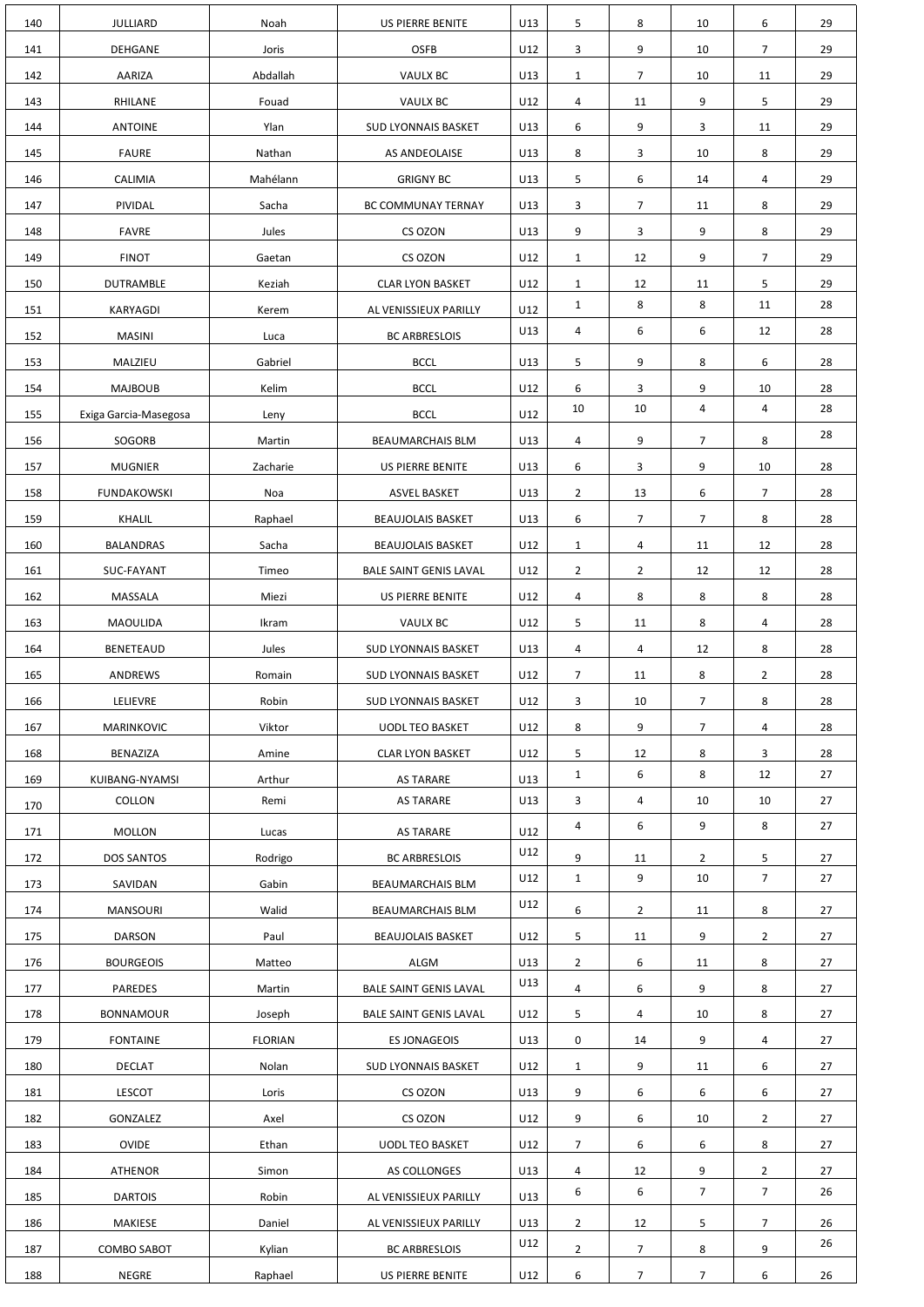| 189        | <b>BACONNET</b>                 | Malo                | USOL VAUGNERAY BRINDAS                                   | U12        | 9                   | 4              | 8                   | 5                   | 26       |
|------------|---------------------------------|---------------------|----------------------------------------------------------|------------|---------------------|----------------|---------------------|---------------------|----------|
| 190        | <b>PARRES</b>                   | Leny                | PL CRAPONNE                                              | U12        | $\overline{2}$      | 10             | 11                  | 3                   | 26       |
| 191        | <b>CAVIELLES</b>                | Leo                 | <b>VAULX BC</b>                                          | U11        | 3                   | 8              | 8                   | $\overline{7}$      | 26       |
| 192        | <b>THOMAS</b>                   | Teo                 | <b>BC BELLEVILLE</b>                                     | U12        | $\overline{2}$      | 9              | $\overline{7}$      | 8                   | 26       |
| 193        | <b>CRAPIS</b>                   | Adrien              | BC COMMUNAY TERNAY                                       | U13        | $\overline{2}$      | 3              | 9                   | 12                  | 26       |
| 194        | <b>DORCHIES</b>                 | Jules               | AS COLLONGES                                             | U13        | 6                   | 5              | $\overline{7}$      | 8                   | 26       |
| 195        | <b>LOPEZ</b>                    | Timote              | AS COLLONGES                                             | U13        | 4                   | 14             | 4                   | 4                   | 26       |
| 196        | <b>AGIER</b>                    | Nolan               | AL VENISSIEUX PARILLY                                    | U12        | $\overline{2}$      | 8              | 9                   | 6                   | 25       |
| 197        | DELTOUR-BAUREGARD               | Erasme              | AL VENISSIEUX PARILLY                                    | U12        | 4                   | 12             | 8                   | $\mathbf{1}$        | 25       |
| 198        | <b>DEMAISON</b>                 | Jules               | <b>AS TARARE</b>                                         | U13        | 3                   | 8              | 10                  | 4                   | 25       |
| 199        | SEQUEIRA                        | Auguste             | <b>BEAUMARCHAIS BLM</b>                                  | U13        | 6                   | 4              | 8                   | $\overline{7}$      | 25       |
| 200        | <b>ELGARNI</b>                  | Idris               | US PIERRE BENITE                                         | U13        | 8                   | 6              | 5                   | 6                   | 25       |
| 201        | PIERROT BOTELLA                 | Hailey              | US PIERRE BENITE                                         | U12        | 5                   | $\overline{2}$ | 8                   | 10                  | 25       |
| 202        | <b>BELFADEL</b>                 | Zyad                | <b>OSFB</b>                                              | U13        | $\overline{7}$      | 6              | 4                   | 8                   | 25       |
| 203        | <b>NKENYI</b>                   | Lorris              | <b>OSFB</b>                                              | U13        | 5                   | 8              | 10                  | $\overline{2}$      | 25       |
| 204        | <b>DAFFAUT</b>                  | Tristan             | <b>BEAUJOLAIS BASKET</b>                                 | U12        | 4                   | 5              | 8                   | 8                   | 25       |
| 205        | <b>BILLIEUX</b>                 | Germain             | ALGM                                                     | U13        | 3                   | 3              | 9                   | 10                  | 25       |
| 206        | COZE                            | Raphael             | <b>BALE SAINT GENIS LAVAL</b>                            | U12        | $\overline{2}$      | 9              | 10                  | 4                   | 25       |
| 207        | <b>BUSSAC</b>                   | Anthony             | <b>BC BELLEVILLE</b>                                     | U13        | 4                   | 5              | 10                  | 6                   | 25       |
| 208        | <b>COUDER</b>                   | <b>ETIENNE</b>      | <b>ES JONAGEOIS</b>                                      | U13        | $\mathbf{3}$        | 3              | 11                  | 8                   | 25       |
| 209        | POCHAT-POCHATOUX                | Mehdi               | <b>VOLTAIRE LYON BASKET</b>                              | U13        | 4                   | 4              | 9                   | 8                   | 25       |
| 210        | SEIGNEZ                         | Sasha               | <b>GRIGNY BC</b>                                         | U13        | $\overline{2}$      | 3              | 8                   | 12                  | 25       |
| 211        | <b>COTE</b>                     | Mathieu             | AS COLLONGES                                             | U13        | 6                   | $\overline{7}$ | 6                   | 6                   | 25       |
| 212        | <b>ROLLET</b>                   | Noé                 | <b>AS TARARE</b>                                         | U12        | $\mathbf 0$         | 13             | 7 <sup>7</sup>      | 4                   | 24       |
| 213        | <b>JUNET</b>                    | Tom                 | <b>AS TARARE</b>                                         | U12        | $\overline{4}$      | 8              | 3                   | 9                   | 24       |
| 214        | <b>GIROT</b>                    | Arthur              | <b>BC ARBRESLOIS</b>                                     | U13        | 6                   | $\overline{7}$ | $\overline{2}$      | 9                   | 24       |
| 215        | <b>BOUSSAID</b>                 | Sohan               | <b>BC MIONS</b>                                          | U13        | $\overline{2}$      | $\overline{7}$ | 5                   | 10                  | 24       |
| 216        | <b>DAVID</b>                    | Axel                | USOL VAUGNERAY BRINDAS                                   | U13        | 4                   | 3              | 11                  | 6                   | 24       |
| 217        | LABRUYERE                       | Diego               | <b>BEAUJOLAIS BASKET</b>                                 | U12        | $\mathbf{3}$        | 6              | 9                   | 6                   | 24       |
| 218        | <b>ROUX</b>                     | Louis               | <b>BALE SAINT GENIS LAVAL</b>                            | U12        | 4                   | 10             | 6                   | 4                   | 24       |
| 219        | <b>BERNARD</b>                  | William             | <b>BC BELLEVILLE</b>                                     | U13        | $\overline{4}$      | 11             | 3                   | 6                   | 24       |
| 220        | <b>POIRIER</b>                  | Youri               | <b>BC BELLEVILLE</b>                                     | U12        | $\mathbf 0$         | $\overline{2}$ | 10                  | 12                  | 24       |
| 221        | <b>MORNIN</b>                   | YANN                | <b>ES JONAGEOIS</b>                                      | U13        | $\mathbf{3}$        | 6              | 11                  | 4                   | 24       |
| 222        | <b>CIALONE</b>                  | <b>MAXENCE</b>      | <b>ES JONAGEOIS</b>                                      | U12        | 8                   | 5              | 9                   | $\overline{2}$      | 24       |
| 223        | <b>DUCHESNE</b>                 | Tao                 | <b>VOLTAIRE LYON BASKET</b>                              | U12        | 5                   | 9              | $\overline{7}$      | 3                   | 24       |
| 224        | LEURS                           | Ewen                | AS ANDEOLAISE                                            | U13        | 5                   | 6              | 9                   | 4                   | 24       |
| 225        | <b>DESLANDES</b>                | Colin               | AS COLLONGES                                             | U13        | 7 <sup>1</sup>      | 4              | $\overline{7}$      | 6                   | 24       |
| 226        | <b>CHEN</b>                     | Henry               | <b>CLAR LYON BASKET</b>                                  | U13<br>U12 | 4<br>4              | 5<br>6         | $\overline{7}$<br>4 | 8<br>9              | 24<br>23 |
| 227        | <b>CASTILLO BEKER</b>           | Samuel              | <b>BC ST GERMAIN NUELLES</b>                             |            | 5                   | $\overline{7}$ | 3                   | 8                   | 23       |
| 228        | <b>DENEUBOURG</b>               | Thomas              | <b>BC MIONS</b>                                          | U12        |                     |                |                     |                     |          |
| 229        | <b>PIQUES</b>                   | Raphael             | USOL VAUGNERAY BRINDAS                                   | U12        | $\overline{7}$      | $\overline{7}$ | 4                   | 5                   | 23       |
| 230<br>231 | <b>AGULLES</b><br><b>DELAYE</b> | Noah<br>Achille     | PL CRAPONNE<br>ALGM                                      | U12<br>U12 | 4<br>$\overline{a}$ | 6<br>6         | 9<br>11             | 4<br>$\overline{2}$ | 23<br>23 |
| 232        | <b>ING</b>                      | <b>Tivuth James</b> | VAULX BC                                                 | U12        | 5                   | $\overline{7}$ | $\overline{7}$      | 4                   | 23       |
| 233        | SOW                             | <b>MAERONE</b>      | <b>ES JONAGEOIS</b>                                      | U12        | 6                   | 6              | 9                   | $\overline{2}$      | 23       |
| 234        | <b>FOREST</b>                   | Jules               | <b>AMPUIS VIENNE ST ROMAIN</b>                           | U13        | 6                   | 5              | $\overline{7}$      | 5                   | 23       |
| 235        | <b>MARTIN LIORIT</b>            | Ronny               | <b>REVENTIN BASKET</b><br><b>AMPUIS VIENNE ST ROMAIN</b> | U13        | 4                   | 6              | $\overline{7}$      | 6                   | 23       |
| 236        | PARPETTE                        | Lenny               | <b>REVENTIN BASKET</b><br>CS OZON                        | U13        | 5                   | 3              | 11                  | 4                   | 23       |
| 237        | SEMAIL                          | Idris               | <b>GRIGNY BC</b>                                         | U13        | $\mathbf{1}$        | 5              | 9                   | 8                   | 23       |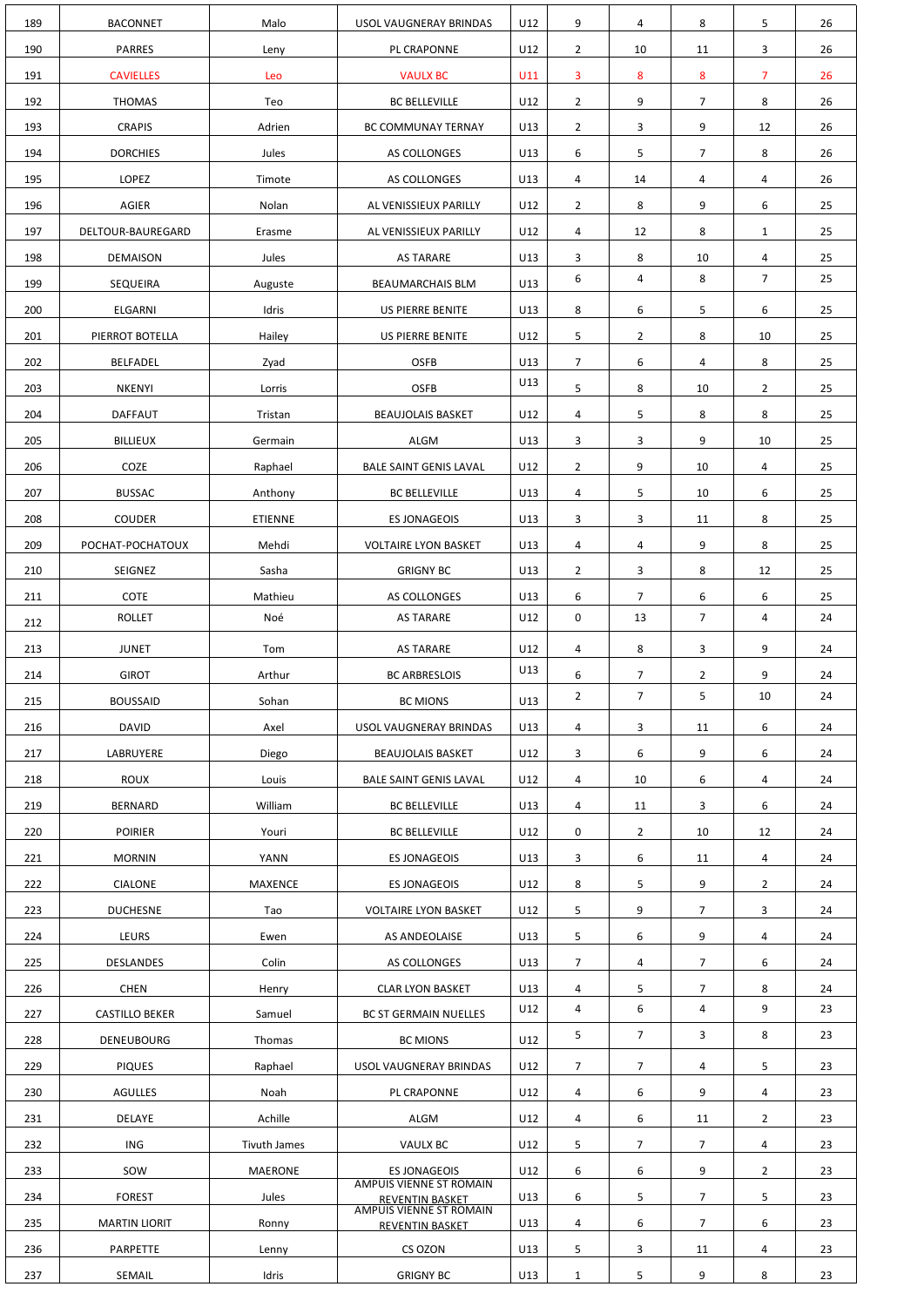| 238 | LE                   | Gia Bao          | AL VENISSIEUX PARILLY                                    | U13 | 3              | 3              | 8              | 8              | 22 |
|-----|----------------------|------------------|----------------------------------------------------------|-----|----------------|----------------|----------------|----------------|----|
| 239 | <b>TARARE</b>        | Timeo            | <b>BC ARBRESLOIS</b>                                     | U13 | 5              | 4              | 4              | 9              | 22 |
| 240 | SOYER                | Antonin          | <b>BC ARBRESLOIS</b>                                     | U13 | $\overline{2}$ | 9              | 4              | $\overline{7}$ | 22 |
| 241 | Chabil Garcia        | Gianni           | <b>BCCL</b>                                              | U13 | 3              | $\overline{7}$ | 8              | 4              | 22 |
| 242 | ELBAZ                | Maxime           | <b>BCCL</b>                                              | U12 | $\overline{2}$ | $\overline{7}$ | $\overline{7}$ | 6              | 22 |
| 243 | <b>GHIRARDI</b>      | Nathan           | <b>ENTENTE SAINTE GENOISE</b>                            | U13 | $\overline{2}$ | 8              | 10             | $\overline{2}$ | 22 |
| 244 | <b>GOURRU</b>        | Loic             | <b>OUEST LYONNAIS BASKET</b>                             | U12 | 2 <sup>1</sup> | $\overline{7}$ | 11             | $\overline{2}$ | 22 |
| 245 | LAIB                 | Assim            | ALGM                                                     | U12 | 3              | 10             | $\overline{7}$ | $\overline{2}$ | 22 |
| 246 | <b>BLEIN</b>         | Mathéo           | <b>ALGM</b>                                              | U11 | 5              | 12             | 4              | $\mathbf{1}$   | 22 |
| 247 | <b>BARRAS</b>        | Erwan            | <b>BC BELLEVILLE</b>                                     | U13 | $2^{\circ}$    | $\overline{2}$ | 11             | $\overline{7}$ | 22 |
| 248 | <b>THENET</b>        | Swan             | <b>BC BELLEVILLE</b>                                     | U12 | 3              | $\overline{7}$ | 9              | 3              | 22 |
| 249 | ANIES                | <b>TOM</b>       | <b>ES JONAGEOIS</b>                                      | U13 | 3              | 4              | 11             | 4              | 22 |
| 250 | DEPREZ-BLAIN         | Ethan            | <b>SUD LYONNAIS BASKET</b>                               | U13 | 5              | 11             | 5              | $\mathbf{1}$   | 22 |
| 251 | <b>DIDON</b>         | Thomas           | BC COMMUNAY TERNAY                                       | U13 | $\overline{2}$ | 6              | 12             | $\overline{2}$ | 22 |
| 252 | <b>HUGOL</b>         | Noha             | AS COLLONGES                                             | U12 | 2 <sup>1</sup> | 3              | 9              | 8              | 22 |
| 253 | <b>MAILLY JEANNE</b> | Antoine          | AS COLLONGES                                             | U12 | $\mathbf{1}$   | 11             | 6              | 4              | 22 |
| 254 | <b>RODULFO</b>       | Flavio           | AL VENISSIEUX PARILLY                                    | U12 | $\mathbf{1}$   | $\overline{7}$ | 4              | 9              | 21 |
| 255 | <b>FOUGERE</b>       | Léo              | <b>BC ARBRESLOIS</b>                                     | U13 | 2 <sup>1</sup> | 8              | 5              | 6              | 21 |
| 256 | <b>BOUSSOUGA</b>     | Nolan            | <b>BC ARBRESLOIS</b>                                     | U13 | 3              | 3              | 4              | 11             | 21 |
| 257 | <b>CHENNOUF</b>      | Djibril          | <b>BC MIONS</b>                                          | U13 | $\mathbf{1}$   | 6              | 12             | $\overline{2}$ | 21 |
| 258 | MECHI-MAFUSEMA       | Manace           | <b>BEAUMARCHAIS BLM</b>                                  | U13 | $\overline{2}$ | 3              | 9              | $\overline{7}$ | 21 |
| 259 | <b>BERAUD</b>        | Alexis           | <b>BEAUMARCHAIS BLM</b>                                  | U12 | 0              | 4              | $7^{\circ}$    | 10             | 21 |
| 260 | <b>MENYENG</b>       | <b>Bastien</b>   | <b>BEAUMARCHAIS BLM</b>                                  | U12 | $2^{\circ}$    | 6              | $\overline{7}$ | 6              | 21 |
| 261 | <b>DESCHOMETS</b>    | Gabriel          | USOL VAUGNERAY BRINDAS                                   | U13 | $2^{\circ}$    | 5              | 9              | 5              | 21 |
| 262 | <b>RIO</b>           | Louison          | USOL VAUGNERAY BRINDAS                                   | U12 | $\mathbf{1}$   | 4              | 5              | 11             | 21 |
| 263 | <b>THUILIERE</b>     | Valentin Françis | <b>BC BELLEVILLE</b>                                     | U13 | 3              | 3              | 9              | 6              | 21 |
| 264 | SALERNO-MANOCHIN     | <b>MAXIME</b>    | <b>ES JONAGEOIS</b>                                      | U12 | $2^{\circ}$    | 11             | 6              | $\overline{2}$ | 21 |
| 265 | <b>RUEL</b>          | <b>Baptiste</b>  | <b>AMPUIS VIENNE ST ROMAIN</b><br><b>REVENTIN BASKET</b> | U13 | $\mathbf{3}$   | 6              | 4              | 8              | 21 |
| 266 | <b>MICHEL</b>        | <b>Basile</b>    | AS ANDEOLAISE                                            | U12 | 4              | 8              | $\overline{7}$ | $\overline{2}$ | 21 |
| 267 | AGHZAF               | Camil            | BC COMMUNAY TERNAY                                       | U12 | 3              | 5              | 9              | 4              | 21 |
| 268 | <b>MALFROY</b>       | <b>EVAN</b>      | <b>OUEST LYONNAIS BASKET</b>                             | U13 | $\overline{2}$ | 5              | 10             | 4              | 21 |
| 269 | BENMEHAIAOUI         | Younes           | US PIERRE BENITE                                         | U13 | 4              | 5              | 6              | 5              | 20 |
| 270 | <b>BALAS</b>         | Mael             | PL CRAPONNE                                              | U12 | 5              | 0              | 9              | 6              | 20 |
| 271 | <b>NGUYEN</b>        | Dony             | PL CRAPONNE                                              | U12 | 3              | 3              | 6              | 8              | 20 |
| 272 | <b>ROBERT</b>        | Damien           | <b>BC BELLEVILLE</b>                                     | U12 | 5              | $\overline{7}$ | 3              | 5              | 20 |
| 273 | <b>FONTAINE</b>      | AXEL             | <b>ES JONAGEOIS</b><br><b>AMPUIS VIENNE ST ROMAIN</b>    | U13 | 3              | $\overline{7}$ | 8              | $\overline{2}$ | 20 |
| 274 | <b>COSRUER</b>       | Camille          | <b>REVENTIN BASKET</b><br><b>AMPUIS VIENNE ST ROMAIN</b> | U12 | $\mathbf{1}$   | 5              | $\overline{7}$ | $\overline{7}$ | 20 |
| 275 | <b>DUPREZ</b>        | Loïck            | REVENTIN BASKET                                          | U12 | 3              | $\overline{2}$ | $\overline{7}$ | 8              | 20 |
| 276 | <b>GUILLARD</b>      | Basile           | <b>SUD LYONNAIS BASKET</b>                               | U12 | $\mathbf{3}$   | 5              | 5              | $\overline{7}$ | 20 |
| 277 | <b>GIROUD</b>        | Leandre          | CS OZON                                                  | U12 | 5              | 6              | 6              | 3              | 20 |
| 278 | RANEBI               | Younes           | <b>GRIGNY BC</b>                                         | U13 | 3              | $\overline{7}$ | $\overline{7}$ | 3              | 20 |
| 279 | <b>GORANI</b>        | Gabriel          | AS COLLONGES                                             | U12 | $\mathbf{1}$   | 9              | $\overline{2}$ | 8              | 20 |
| 280 | NATRELLA-GABANOU     | Antonin          | <b>CLAR LYON BASKET</b>                                  | U13 | $2^{\circ}$    | 9              | 4              | 5              | 20 |
| 281 | SEON                 | Achille          | AL VENISSIEUX PARILLY                                    | U12 | $\mathbf{1}$   | 8              | 5              | 5              | 19 |
| 282 | <b>ASPORD</b>        | Arthur           | <b>BC MIONS</b>                                          | U12 | 4              | 5              | 4              | 6              | 19 |
| 283 | <b>CLAUSS</b>        | Noa              | <b>ASVEL BASKET</b>                                      | U13 | 6              | 5              | 6              | $\overline{2}$ | 19 |
| 284 | <b>NOIRARD</b>       | Matys            | <b>BEAUJOLAIS BASKET</b>                                 | U13 | $\mathbf{1}$   | 6              | 5              | $\overline{7}$ | 19 |
| 285 | RICHARD              | Lucas            | <b>BC BELLEVILLE</b>                                     | U12 | $\mathbf{1}$   | $\overline{7}$ | 6              | 5              | 19 |
|     |                      |                  | <b>AMPUIS VIENNE ST ROMAIN</b>                           |     |                |                |                |                |    |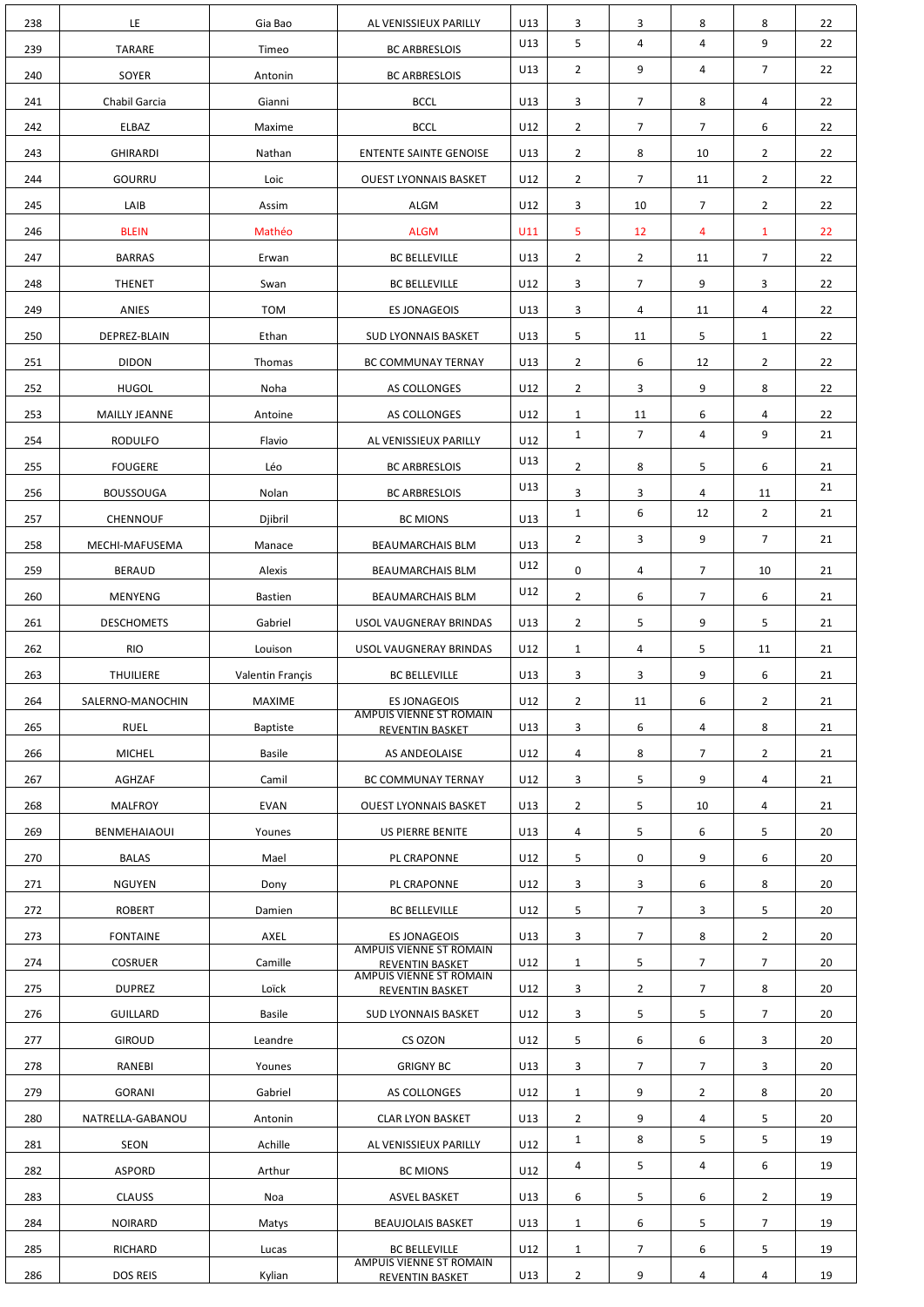| 287 | LACHAL                 | Mathys          | <b>SUD LYONNAIS BASKET</b>                                | U12 | 3              | $\overline{2}$    | 8              | 6              | 19       |
|-----|------------------------|-----------------|-----------------------------------------------------------|-----|----------------|-------------------|----------------|----------------|----------|
| 288 | <b>DOMENGET</b>        | Timeo           | AS ANDEOLAISE                                             | U12 | 3              | 9                 | 5              | $\overline{2}$ | 19       |
| 289 | <b>BONCHE</b>          | Armand          | <b>GRIGNY BC</b>                                          | U13 | 3              | $\overline{2}$    | 4              | 10             | 19       |
| 290 | <b>TADAH</b>           | Aaron           | AL VENISSIEUX PARILLY                                     | U12 | 3              | 6                 | 4              | 5              | 18       |
| 291 | <b>AZRI</b>            | Rayane          | <b>BC ARBRESLOIS</b>                                      | U12 | 1              | $\overline{7}$    | 4              | 6              | 18       |
| 292 | <b>RAGOT</b>           | Axel            | <b>BC ST GERMAIN NUELLES</b>                              | U12 | 3              | 4                 | $\overline{2}$ | 9              | 18       |
| 293 | <b>MORTELETTE</b>      | Ethan           | USOL VAUGNERAY BRINDAS                                    | U13 | $\mathbf{1}$   | 3                 | 9              | 5              | 18       |
| 294 | <b>CLAVEL</b>          | Ylies           | PL CRAPONNE                                               | U12 | 2 <sup>1</sup> | 6                 | 6              | 4              | 18       |
| 295 | <b>DUIGOU</b>          | SACHA           | <b>ES JONAGEOIS</b>                                       | U13 | 4              | $\overline{7}$    | 5              | $\overline{2}$ | 18       |
| 296 | <b>MICHEL</b>          | Martin          | <b>AMPUIS VIENNE ST ROMAIN</b><br><b>REVENTIN BASKET</b>  | U12 | 0              | 4                 | $\overline{7}$ | $\overline{7}$ | 18       |
| 297 | ROBILLARD VIDINHA      | Gabriel         | <b>VOLTAIRE LYON BASKET</b>                               | U13 | 3              | 8                 | 3              | 4              | 18       |
| 298 | <b>FERNANDEZ</b>       | Victor          | <b>VOLTAIRE LYON BASKET</b>                               | U11 | 4              | 11                | $\overline{2}$ | $\mathbf{1}$   | 18       |
| 299 | <b>ALBERT NOEL</b>     | <b>Matheis</b>  | <b>VOLTAIRE LYON BASKET</b>                               | U11 | $\overline{2}$ | 5                 | $\overline{7}$ | 4              | 18       |
| 300 | <b>FOURNY-NYSSEN</b>   | Enzo            | <b>GRIGNY BC</b>                                          | U12 | 5              | 4                 | 4              | 5              | 18       |
| 301 | <b>MUTUALE</b>         | Johan           | AL VENISSIEUX PARILLY                                     | U13 | 5              | 5                 | 4              | 3              | 17       |
| 302 | <b>TOTODI LUZITO</b>   | Moise           | AL VENISSIEUX PARILLY                                     | U13 | 5              | 4                 | 3              | 5              | 17       |
| 303 | CHATILLON              | Tom             | <b>BC ARBRESLOIS</b>                                      | U13 | 3              | $\overline{2}$    | 6              | 6              | 17       |
| 304 | LAMY                   | Clement         | <b>OSFB</b>                                               | U13 | 0              | 0                 | 5              | 12             | 17       |
| 305 | DELACROIX              | Killian         | <b>OSFB</b>                                               | U12 | 5              | 2                 | 4              | 6              | 17       |
| 306 | <b>BOUTIGNY</b>        | Marceau         | USOL VAUGNERAY BRINDAS                                    | U13 | $\overline{2}$ | 6                 | 4              | 5              | 17       |
| 307 | <b>JULIEN</b>          | Clement         | USOL VAUGNERAY BRINDAS                                    | U13 | 0              | 3                 | $\overline{7}$ | 7              | 17       |
| 308 | <b>TAARABTI</b>        | Abdallah        | <b>VAULX BC</b>                                           | U13 | $\mathbf{1}$   | 4                 | 9              | 3              | 17       |
| 309 | <b>MERMET CHERTIER</b> | Gabriel         | AS COLLONGES                                              | U13 | 3              | $\overline{7}$    | 5              | $\overline{2}$ | 17       |
| 310 | <b>MZE</b>             | Yasser          | AL VENISSIEUX PARILLY                                     | U13 | $\mathbf{1}$   | 5                 | 7 <sup>1</sup> | 3              | 16       |
| 311 | <b>GOSZYK</b>          | Piotr           | US PIERRE BENITE                                          | U13 | 3              | 5                 | $\overline{2}$ | 6              | 16       |
| 312 | <b>DESPINS</b>         | <b>Baptiste</b> | USOL VAUGNERAY BRINDAS                                    | U12 | $\overline{2}$ | 3                 | 9              | $\overline{2}$ | 16       |
| 313 | <b>MUSTO</b>           | Hugo            | <b>ENTENTE SAINTE GENOISE</b>                             | U12 | 0              | 6                 | 6              | 4              | 16       |
| 314 | <b>BUN</b>             | Kenzo           | VAULX BC                                                  | U12 | 3              | $\overline{2}$    | 8              | 3              | 16       |
| 315 | LEMOYNE OUILLON        | Maceo           | VAULX BC                                                  | U12 | 6              | 6                 | 3              | $\mathbf{1}$   | 16       |
| 316 | <b>DORIER</b>          | Elliot          | <b>BC BELLEVILLE</b>                                      | U12 | 3              | $\overline{2}$    | 7 <sup>1</sup> | 4              | 16       |
| 317 | <b>MOINEAU</b>         | Antony          | <b>GRIGNY BC</b>                                          | U12 | $\overline{2}$ | 5                 | 3              | 6              | 16       |
| 318 | TAILLARDAT             | Hugo            | AS COLLONGES                                              | U12 | 7 <sup>7</sup> | 3                 | 4              | $\overline{2}$ | 16       |
| 319 | MBIANDOU               | Najib           | <b>CLAR LYON BASKET</b>                                   | U13 | 4              | 4                 | 5              | 3              | 16       |
| 320 | Belkacem               | Noham           | <b>BCCL</b>                                               | U12 | 6              | $\overline{2}$    | $\mathbf{3}$   | 4              | 15       |
| 321 | L'GHOUL                | Ayoub           | <b>BC MIONS</b>                                           | U12 | 1              | 5                 | 5              | 4              | 15       |
| 322 | LOUSSAVOUVOU           | Albert          | <b>OUEST LYONNAIS BASKET</b>                              | U11 | 5              | $\overline{2}$    | $\overline{4}$ | 4              | 15       |
| 323 | <b>METRAT</b>          | Téo             | <b>BC BELLEVILLE</b><br><b>AMPUIS VIENNE ST ROMAIN</b>    | U12 | 0              | 6                 | 4              | 5              | 15       |
| 324 | SOCCIO                 | Angel           | REVENTIN BASKET                                           | U12 | 0              | 5                 | 6              | 4              | 15       |
| 325 | <b>BARROS DE SA</b>    | Bryan           | CS OZON                                                   | U12 | $\mathbf{1}$   | $\overline{2}$    | 5              | $\overline{7}$ | 15       |
| 326 |                        |                 |                                                           |     |                |                   |                |                | 14       |
|     | <b>FRAGNE</b>          | Clement         | <b>BC ARBRESLOIS</b>                                      | U12 | $2^{\circ}$    | $\overline{a}$    | $\overline{2}$ | 6              |          |
| 327 | CAPELLINI              | Ilan            | <b>BC ST GERMAIN NUELLES</b>                              | U12 | 3              | $\overline{2}$    | $\overline{2}$ | $\overline{7}$ | 14       |
| 328 | RIMAH                  | Samy            | <b>BC MIONS</b>                                           | U12 | 0              | 4                 | $\overline{2}$ | 8              | 14       |
| 329 | <b>FETATI</b>          | Gibryl          | <b>BEAUMARCHAIS BLM</b><br><b>AMPUIS VIENNE ST ROMAIN</b> | U12 | $\overline{2}$ | $\overline{2}$    | 4              | 6              | 14       |
| 330 | <b>DE PRINS</b>        | Mael            | REVENTIN BASKET                                           | U12 | $\overline{4}$ | 4                 | 3              | 3              | 14       |
| 331 | JULLIA                 | Nohan           | <b>GRIGNY BC</b>                                          | U13 | $\overline{2}$ | 3                 | 4              | 5              | 14       |
| 332 | <b>PUPIER</b>          | Antoine         | AS COLLONGES                                              | U12 | 5              | $\mathbf{1}$      | 6              | $\overline{2}$ | 14       |
| 333 | <b>FAUCILLON</b>       | Nathan          | <b>BCCL</b>                                               | U13 | $\overline{2}$ | 3                 | 6              | $\overline{2}$ | 13       |
| 334 | <b>SEVER</b>           | Loran           | <b>BC MIONS</b>                                           | U13 | 3<br>0         | 0<br>$\mathbf{1}$ | 4<br>4         | 6<br>8         | 13<br>13 |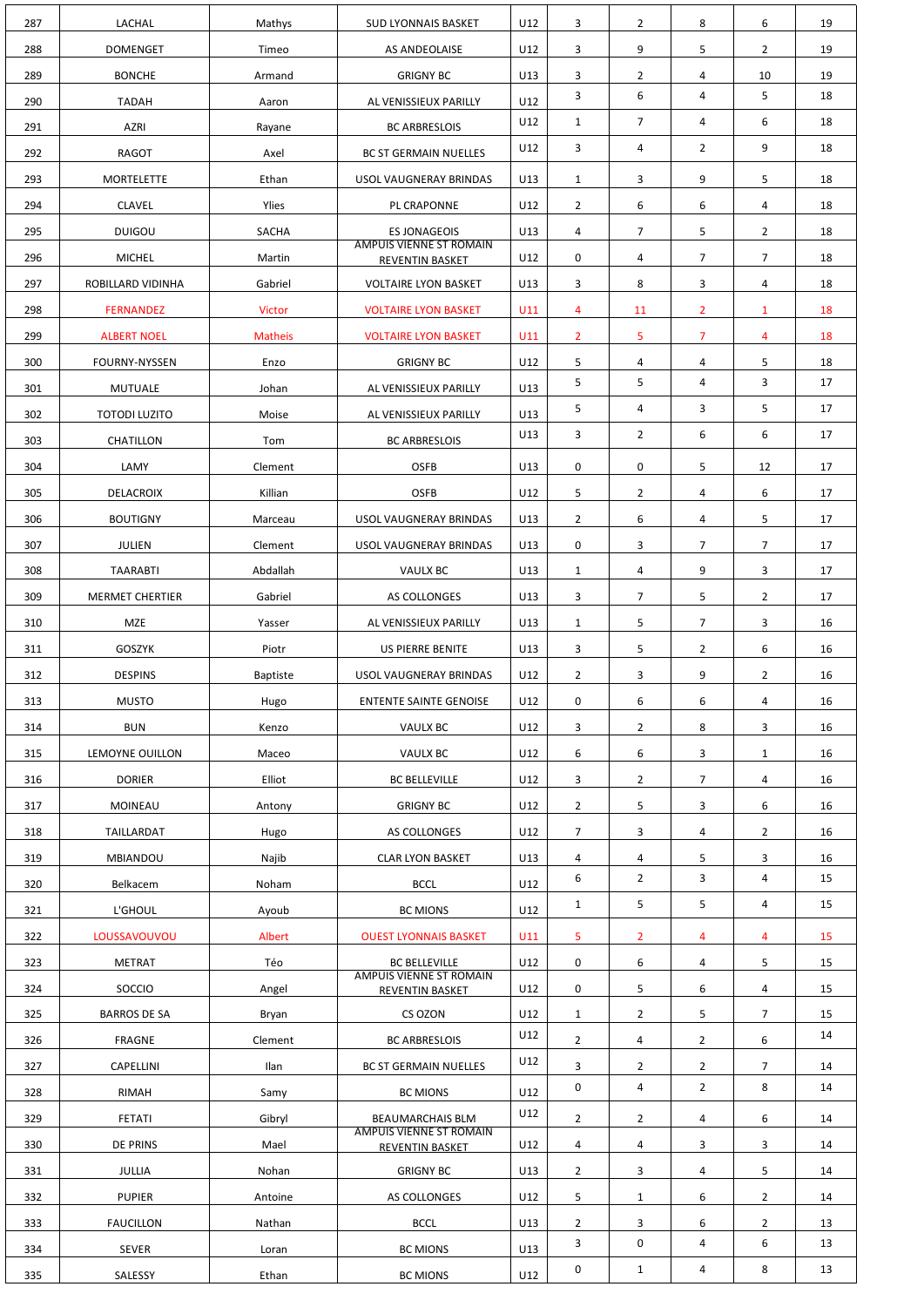| 336 | <b>FRANCOIS</b>          | Arthur          | PL CRAPONNE                                              | U13 | $\overline{2}$ | $\overline{2}$ | 5                       | 4              | 13             |
|-----|--------------------------|-----------------|----------------------------------------------------------|-----|----------------|----------------|-------------------------|----------------|----------------|
| 337 | <b>GHAMRI</b>            | Ilan            | <b>SUD LYONNAIS BASKET</b>                               | U13 | $\mathbf{1}$   | 5              | 3                       | 4              | 13             |
| 338 | <b>HARIGA</b>            | Pierre          | <b>CLAR LYON BASKET</b>                                  | U13 | 3              | 3              | 5                       | $\overline{2}$ | 13             |
| 339 | <b>GUILLOT</b>           | Loic            | <b>BC ST GERMAIN NUELLES</b>                             | U12 | $\mathbf{1}$   | 8              | $\mathbf 0$             | 3              | 12             |
| 340 | <b>DIYAB</b>             | Adam            | <b>BCCL</b>                                              | U13 | $\mathbf{1}$   | 9              | $2^{\circ}$             | 0              | 12             |
| 341 | <b>CHABBI</b>            | Chahine         | <b>BC MIONS</b>                                          | U13 | $\mathbf{1}$   | 0              | 5                       | 6              | 12             |
| 342 | <b>FAVREAU</b>           | William         | <b>BC MIONS</b>                                          | U12 | $\mathbf{1}$   | $\overline{2}$ | 3                       | 6              | 12             |
| 343 | LY PAYIA                 | Enzo            | US PIERRE BENITE                                         | U13 | $\overline{2}$ | 6              | 4                       | 0              | 12             |
| 344 | <b>GOURGNER</b>          | Milan           | US PIERRE BENITE                                         | U12 | 3              | $\pmb{0}$      | 9                       | $\mathbf 0$    | 12             |
| 345 | Berrabah                 | Kamel           | US PIERRE BENITE                                         | U12 | 4              | $\mathbf{1}$   | 5                       | $\overline{2}$ | 12             |
| 346 | <b>JOUBERT</b>           | Adam            | <b>AMPUIS VIENNE ST ROMAIN</b><br><b>REVENTIN BASKET</b> | U13 | $\mathbf{1}$   | $\overline{2}$ | 3                       | 6              | 12             |
| 347 | <b>BEYSSERIAT</b>        | <b>BAPTISTE</b> | CS OZON                                                  | U13 | $\mathbf{1}$   | 3              | 4                       | 4              | 12             |
| 348 | <b>CHARVET</b>           | Quentin         | AS COLLONGES                                             | U13 | $\overline{2}$ | $\overline{2}$ | 6                       | $\overline{2}$ | 12             |
| 349 | <b>FICHEZ</b>            | Maël            | AS COLLONGES                                             | U12 | 0              | 7              | 5                       | $\mathbf 0$    | 12             |
| 350 | <b>NEDJARI</b>           | Noe             | <b>BC MIONS</b>                                          | U13 | 0              | 4              | $\overline{7}$          | $\mathbf 0$    | 11             |
| 351 | <b>FONTAINE</b>          | Giovanni        | <b>BC MIONS</b>                                          | U13 | $\mathbf{1}$   | 3              | 5                       | $\overline{2}$ | 11             |
| 352 | CHALUMET                 | Thomas          | <b>BEAUMARCHAIS BLM</b>                                  | U12 | $\mathbf{1}$   | 5              | 5                       | $\mathbf 0$    | 11             |
| 353 | <b>MARTIN - MUNOZ</b>    | Mathias         | <b>VAULX BC</b>                                          | U13 | 0              | 3              | 8                       | 0              | 11             |
| 354 | IDIRI                    | Elias           | <b>BC BELLEVILLE</b>                                     | U13 | $\mathbf{1}$   | $\overline{2}$ | 8                       | $\mathbf 0$    | 11             |
| 355 | <b>DUFOUR</b>            | Mathys          | <b>BC BELLEVILLE</b>                                     | U12 | $2^{\circ}$    | 4              | 4                       | $\mathbf{1}$   | 11             |
| 356 | <b>MANGAY</b>            | Gael            | <b>VOLTAIRE LYON BASKET</b>                              | U10 | $\mathbf{1}$   | $\overline{2}$ | 4                       | 4              | 11             |
| 357 | MARTINENGHI              | Noa             | BC COMMUNAY TERNAY                                       | U12 | $\overline{2}$ | 5              | $\overline{4}$          | 0              | 11             |
| 358 | <b>DEGOUTES</b>          | Julyan          | <b>AS TARARE</b>                                         | U12 | 0              | $\mathbf{1}$   | $\mathbf{3}$            | 6              | 10             |
| 359 | <b>BEN AICHA</b>         | Yacine          | <b>BC MIONS</b>                                          | U12 | $\mathbf{1}$   | $\mathbf 0$    | $\mathbf{3}$            | 6              | 10             |
| 360 | SEDDIKI                  | Aaron           | <b>AS TARARE</b>                                         | U12 | 4              | $\mathbf{1}$   | $\mathbf{3}$            | $\mathbf{1}$   | 9              |
| 361 | <b>AGOPIAN</b>           | Pamphile        | <b>AS TARARE</b>                                         | U12 | $\overline{2}$ | $\mathbf{1}$   | $\overline{\mathbf{4}}$ | $\overline{2}$ | 9              |
| 362 | <b>KECHIOUCHE</b>        | Mohamed-ali     | <b>BC MIONS</b>                                          | U13 | $\mathbf 0$    | $\mathbf{1}$   | 6                       | $\overline{2}$ | 9              |
| 363 | <b>MOHAMADI</b>          | Adam            | US PIERRE BENITE                                         | U13 | $\mathbf{1}$   | $\mathbf{1}$   | 3                       | 4              | 9              |
| 364 | <b>KSAVRELOF</b>         | Milan           | PL CRAPONNE                                              | U12 | 0              | $\overline{2}$ | 5                       | $\overline{2}$ | 9              |
| 365 | <b>BODROMIAN</b>         | Thomas          | <b>AMPUIS VIENNE ST ROMAIN</b><br>REVENTIN BASKET        | U13 | 0              | $\mathbf{1}$   | 5                       | $\mathbf{3}$   | 9              |
| 366 | <b>GUEYE</b>             | Malick          | <b>GRIGNY BC</b>                                         | U13 | $\mathbf 0$    | $\overline{2}$ | 5                       | $\overline{2}$ | 9              |
| 367 | DEMESMAY                 | Gabriel         | AS COLLONGES                                             | U12 | 3              | $\mathbf{1}$   | 5                       | 0              | 9              |
| 368 | <b>BONARDI MBASSINGA</b> | Raphael         | <b>BC ST GERMAIN NUELLES</b>                             | U12 | $\mathbf{1}$   | $\overline{2}$ | $\overline{2}$          | 3              | 8              |
| 369 | GAUTRAUD                 | Eloan           | US PIERRE BENITE                                         | U12 | 3              | $\overline{2}$ | $\mathbf{1}$            | $\overline{2}$ | 8              |
| 370 | MAOULIDA                 | Youssri         | <b>VAULX BC</b>                                          | U13 | 5              | $\mathbf{1}$   | $\mathbf{1}$            | $\mathbf{1}$   | 8              |
| 371 | DELAMARRE                | Ruben           | AL VENISSIEUX PARILLY                                    | U12 | $\mathbf 0$    | $\overline{2}$ | $\overline{2}$          | 3              | 7 <sup>1</sup> |
| 372 | PERRAUDIN                | Leo             | <b>AMPUIS VIENNE ST ROMAIN</b><br>REVENTIN BASKET        | U13 | 0              | $\overline{2}$ | $\overline{2}$          | 3              | $\overline{7}$ |
| 373 | <b>OLORIS</b>            | Stephen         | AL VENISSIEUX PARILLY                                    | U13 | 0              | $\pmb{0}$      | 4                       | $\mathbf{1}$   | 5              |
| 374 | RODRIGUES MOULIN         | Angelo          | <b>BC MIONS</b>                                          | U13 | 0              | $\pmb{0}$      | $\mathbf{1}$            | $\overline{2}$ | 3              |
| 375 | <b>JEANNOT</b>           | Jules           | USOL VAUGNERAY BRINDAS                                   | U12 | 0              | $\mathbf{1}$   | $\overline{2}$          | $\mathbf 0$    | 3              |
| 376 |                          |                 |                                                          |     |                |                |                         |                |                |
| 377 |                          |                 |                                                          |     |                |                |                         |                |                |
| 378 |                          |                 |                                                          |     |                |                |                         |                |                |
| 379 |                          |                 |                                                          |     |                |                |                         |                |                |
| 380 |                          |                 |                                                          |     |                |                |                         |                |                |
| 381 |                          |                 |                                                          |     |                |                |                         |                |                |
| 382 |                          |                 |                                                          |     |                |                |                         |                |                |
| 383 |                          |                 |                                                          |     |                |                |                         |                |                |
| 384 |                          |                 |                                                          |     |                |                |                         |                |                |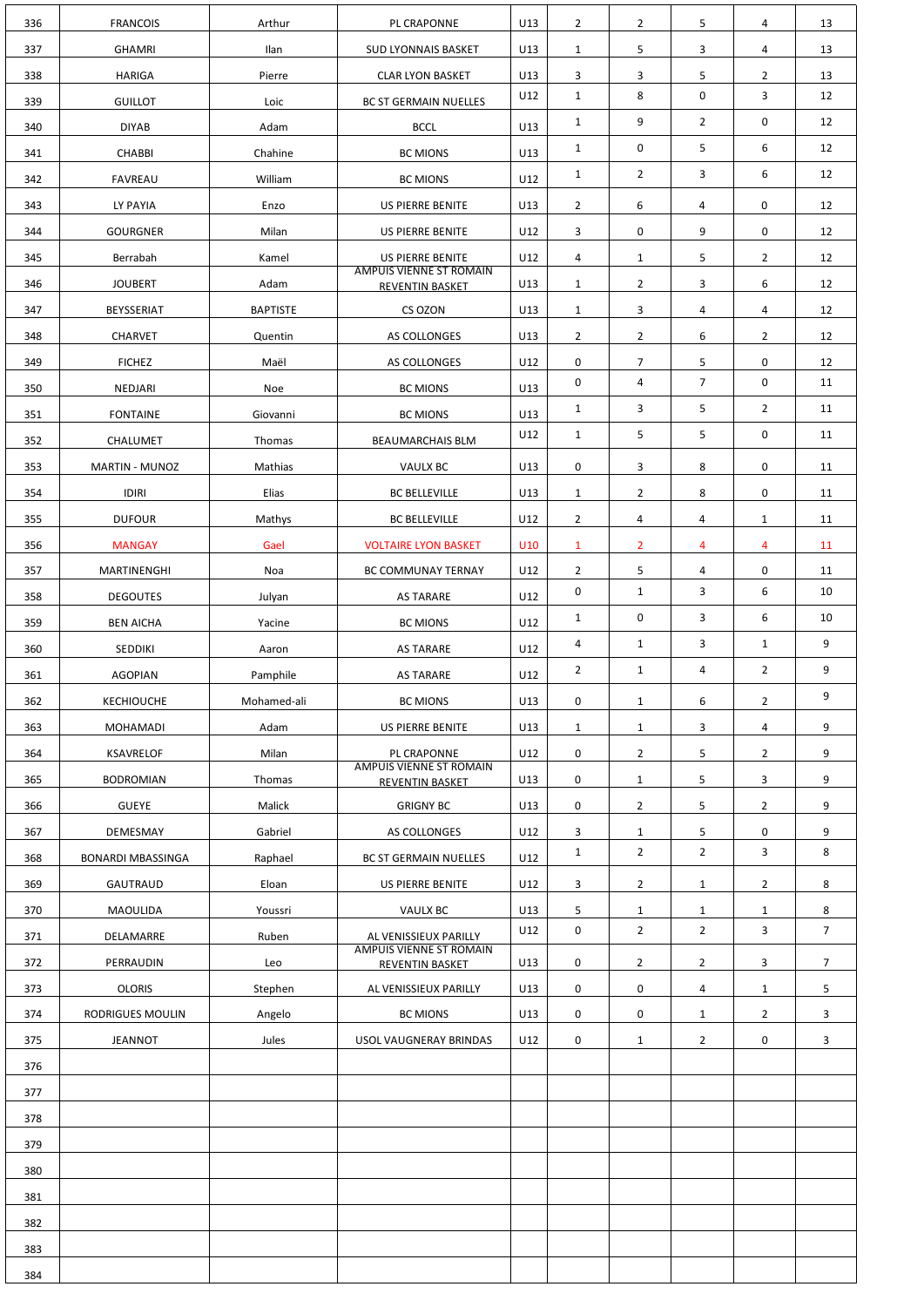| 385 |  |  |  |  |  |
|-----|--|--|--|--|--|
| 386 |  |  |  |  |  |
| 387 |  |  |  |  |  |
| 388 |  |  |  |  |  |
| 389 |  |  |  |  |  |
| 390 |  |  |  |  |  |
| 391 |  |  |  |  |  |
| 392 |  |  |  |  |  |
| 393 |  |  |  |  |  |
| 394 |  |  |  |  |  |
| 395 |  |  |  |  |  |
| 396 |  |  |  |  |  |
| 397 |  |  |  |  |  |
| 398 |  |  |  |  |  |
| 399 |  |  |  |  |  |
| 400 |  |  |  |  |  |
| 401 |  |  |  |  |  |
| 402 |  |  |  |  |  |
| 403 |  |  |  |  |  |
| 404 |  |  |  |  |  |
| 405 |  |  |  |  |  |
| 406 |  |  |  |  |  |
| 407 |  |  |  |  |  |
| 408 |  |  |  |  |  |
| 409 |  |  |  |  |  |
| 410 |  |  |  |  |  |
| 411 |  |  |  |  |  |
| 412 |  |  |  |  |  |
| 413 |  |  |  |  |  |
| 414 |  |  |  |  |  |
| 415 |  |  |  |  |  |
| 416 |  |  |  |  |  |
| 417 |  |  |  |  |  |
| 418 |  |  |  |  |  |
| 419 |  |  |  |  |  |
| 420 |  |  |  |  |  |
| 421 |  |  |  |  |  |
| 422 |  |  |  |  |  |
| 423 |  |  |  |  |  |
| 424 |  |  |  |  |  |
| 425 |  |  |  |  |  |
| 426 |  |  |  |  |  |
| 427 |  |  |  |  |  |
| 428 |  |  |  |  |  |
| 429 |  |  |  |  |  |
| 430 |  |  |  |  |  |
| 431 |  |  |  |  |  |
| 432 |  |  |  |  |  |
| 433 |  |  |  |  |  |
|     |  |  |  |  |  |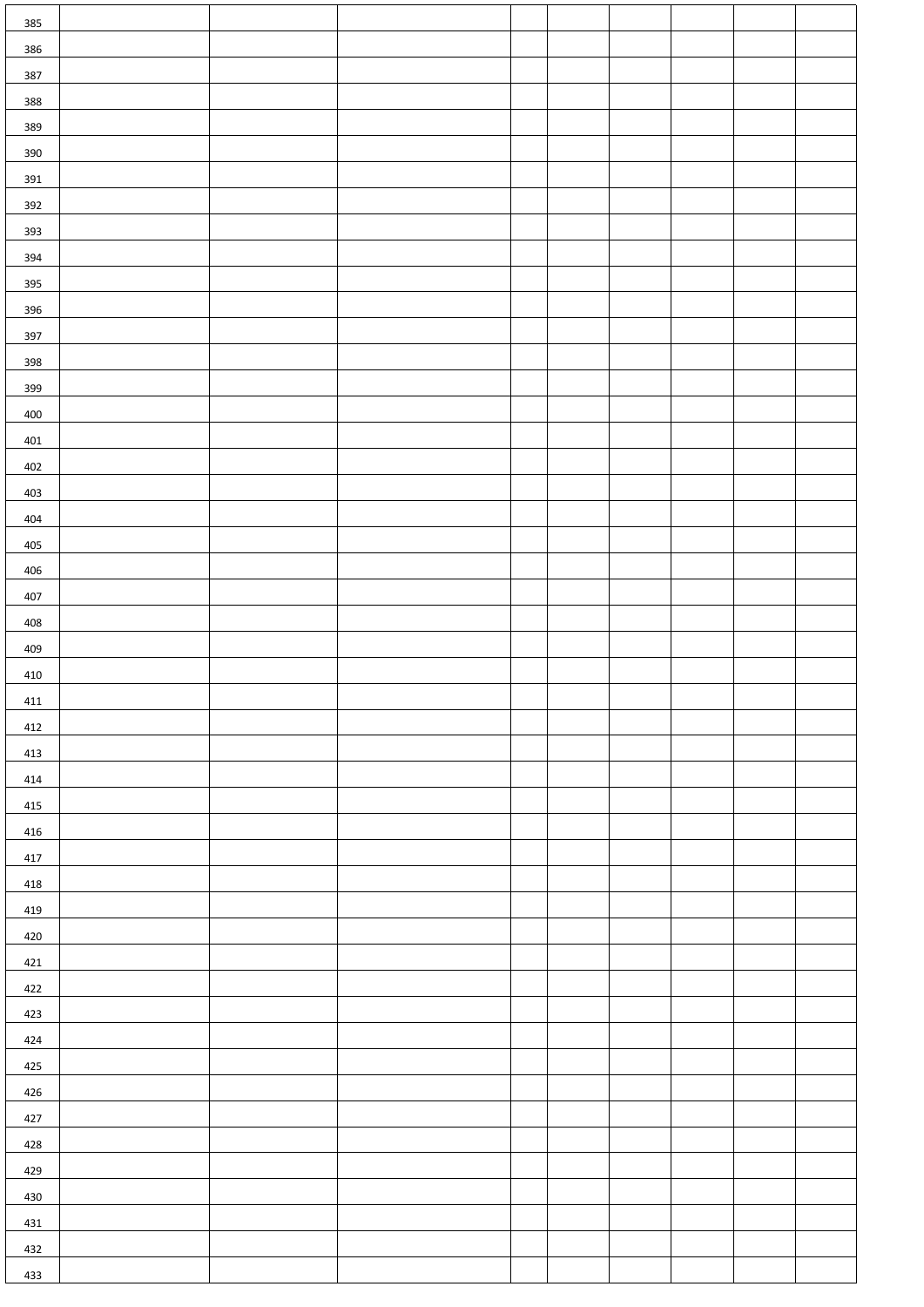| 434 |  |  |  |  |  |
|-----|--|--|--|--|--|
| 435 |  |  |  |  |  |
| 436 |  |  |  |  |  |
| 437 |  |  |  |  |  |
| 438 |  |  |  |  |  |
| 439 |  |  |  |  |  |
| 440 |  |  |  |  |  |
| 441 |  |  |  |  |  |
| 442 |  |  |  |  |  |
| 443 |  |  |  |  |  |
| 444 |  |  |  |  |  |
| 445 |  |  |  |  |  |
| 446 |  |  |  |  |  |
| 447 |  |  |  |  |  |
| 448 |  |  |  |  |  |
| 449 |  |  |  |  |  |
| 450 |  |  |  |  |  |
| 451 |  |  |  |  |  |
| 452 |  |  |  |  |  |
| 453 |  |  |  |  |  |
| 454 |  |  |  |  |  |
| 455 |  |  |  |  |  |
| 456 |  |  |  |  |  |
| 457 |  |  |  |  |  |
| 458 |  |  |  |  |  |
| 459 |  |  |  |  |  |
| 460 |  |  |  |  |  |
| 461 |  |  |  |  |  |
| 462 |  |  |  |  |  |
| 463 |  |  |  |  |  |
| 464 |  |  |  |  |  |
| 465 |  |  |  |  |  |
| 466 |  |  |  |  |  |
| 467 |  |  |  |  |  |
| 468 |  |  |  |  |  |
| 469 |  |  |  |  |  |
| 470 |  |  |  |  |  |
| 471 |  |  |  |  |  |
| 472 |  |  |  |  |  |
| 473 |  |  |  |  |  |
| 474 |  |  |  |  |  |
| 475 |  |  |  |  |  |
| 476 |  |  |  |  |  |
| 477 |  |  |  |  |  |
| 478 |  |  |  |  |  |
| 479 |  |  |  |  |  |
| 480 |  |  |  |  |  |
| 481 |  |  |  |  |  |
| 482 |  |  |  |  |  |
|     |  |  |  |  |  |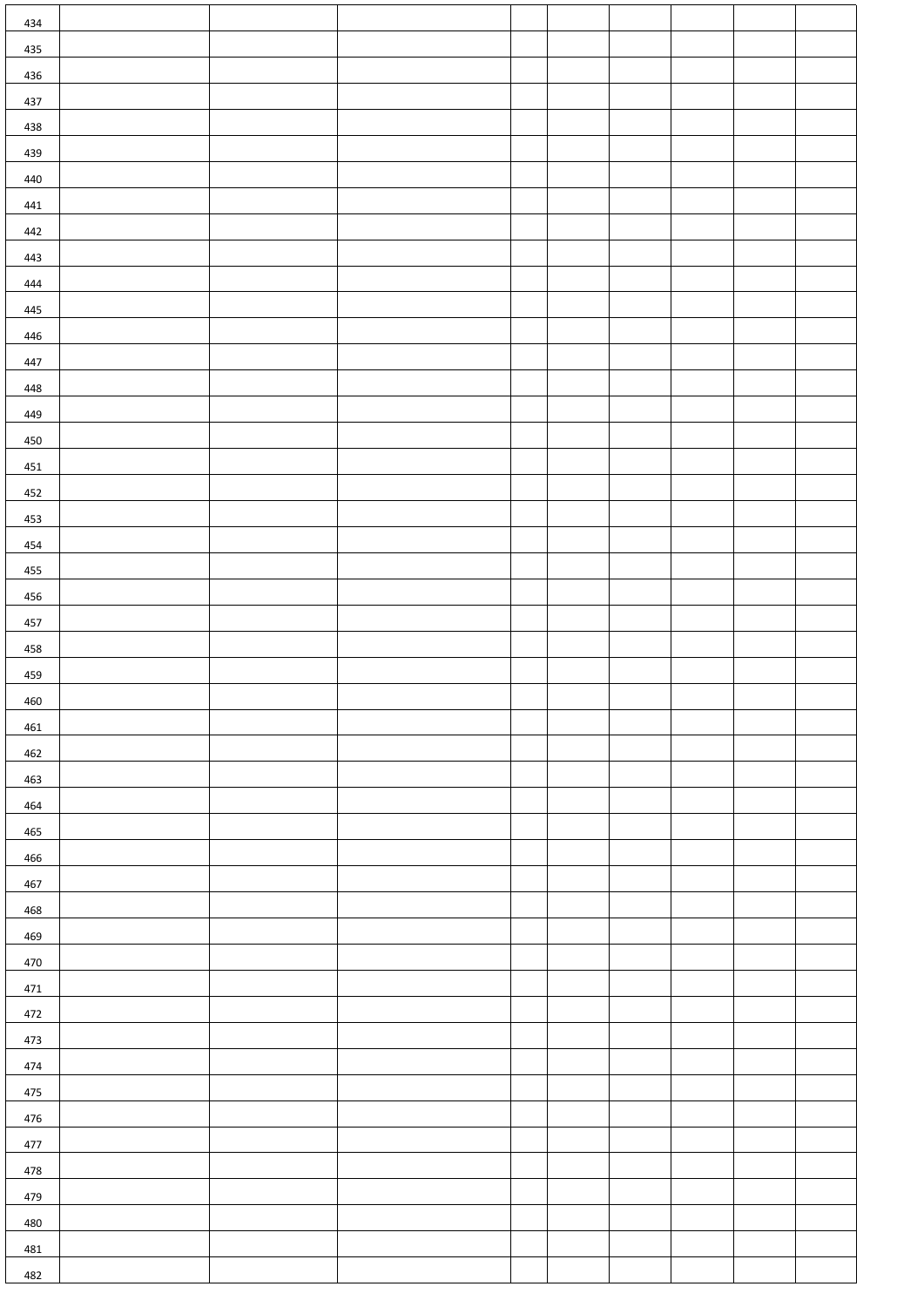| 483        |  |  |  |  |  |
|------------|--|--|--|--|--|
| 484        |  |  |  |  |  |
| 485        |  |  |  |  |  |
| 486        |  |  |  |  |  |
| 487        |  |  |  |  |  |
| 488        |  |  |  |  |  |
| 489        |  |  |  |  |  |
| 490        |  |  |  |  |  |
| 491<br>492 |  |  |  |  |  |
| 493        |  |  |  |  |  |
| 494        |  |  |  |  |  |
| 495        |  |  |  |  |  |
| 496        |  |  |  |  |  |
| 497        |  |  |  |  |  |
| 498        |  |  |  |  |  |
| 499        |  |  |  |  |  |
| 500        |  |  |  |  |  |
| 501        |  |  |  |  |  |
| 502        |  |  |  |  |  |
| 503        |  |  |  |  |  |
| 504        |  |  |  |  |  |
| 505        |  |  |  |  |  |
| 506        |  |  |  |  |  |
| 507<br>508 |  |  |  |  |  |
| 509        |  |  |  |  |  |
| 510        |  |  |  |  |  |
| 511        |  |  |  |  |  |
| 512        |  |  |  |  |  |
| 513        |  |  |  |  |  |
| 514        |  |  |  |  |  |
| 515        |  |  |  |  |  |
| 516        |  |  |  |  |  |
| 517        |  |  |  |  |  |
| 518        |  |  |  |  |  |
| 519        |  |  |  |  |  |
| 520        |  |  |  |  |  |
| 521        |  |  |  |  |  |
| 522<br>523 |  |  |  |  |  |
| 524        |  |  |  |  |  |
| 525        |  |  |  |  |  |
| 526        |  |  |  |  |  |
| 527        |  |  |  |  |  |
| 528        |  |  |  |  |  |
| 529        |  |  |  |  |  |
| 530        |  |  |  |  |  |
| 531        |  |  |  |  |  |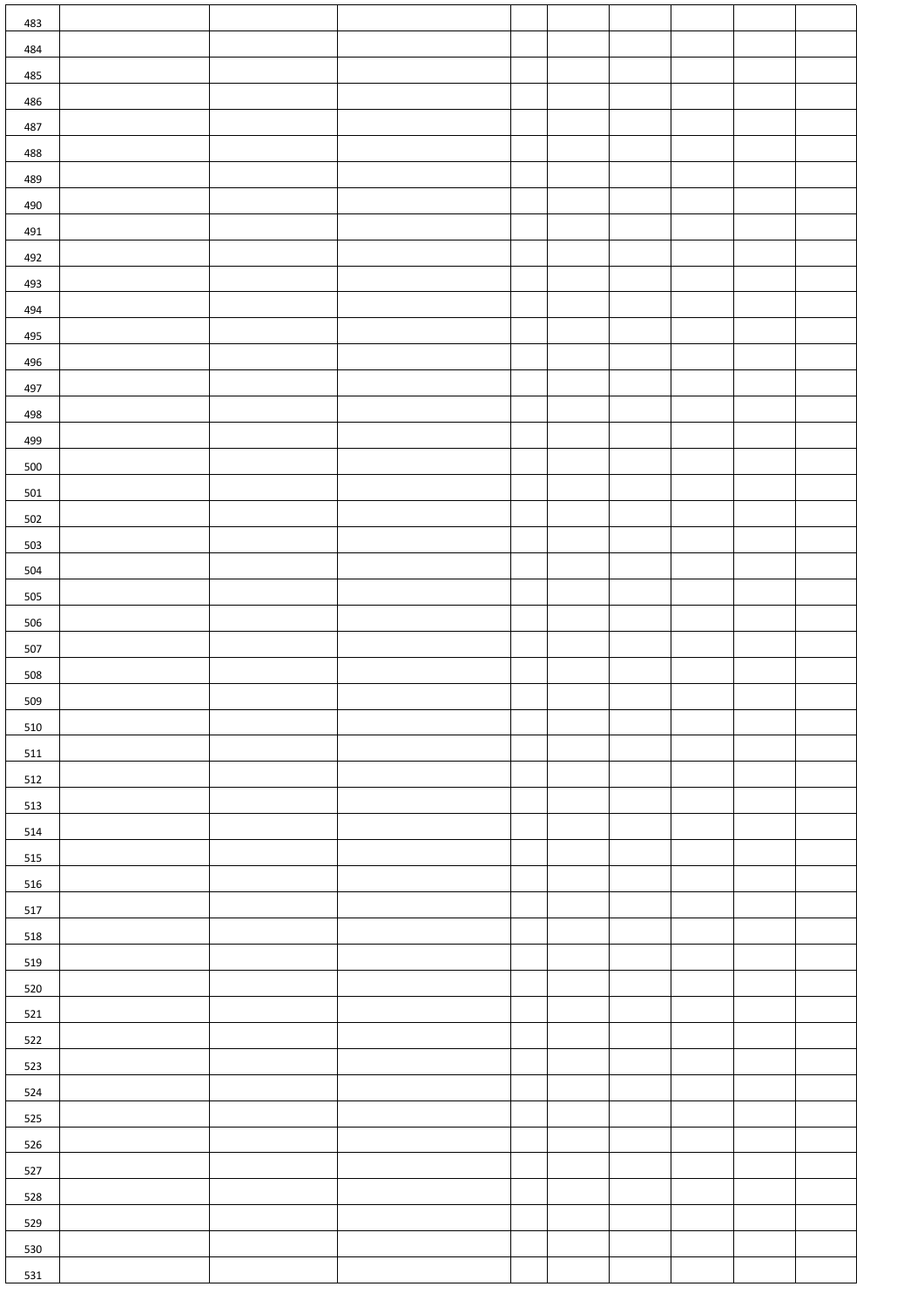| 532 |  |  |  |  |  |
|-----|--|--|--|--|--|
|     |  |  |  |  |  |
| 533 |  |  |  |  |  |
| 534 |  |  |  |  |  |
| 535 |  |  |  |  |  |
|     |  |  |  |  |  |
| 536 |  |  |  |  |  |
| 537 |  |  |  |  |  |
| 538 |  |  |  |  |  |
|     |  |  |  |  |  |
| 539 |  |  |  |  |  |
| 540 |  |  |  |  |  |
| 541 |  |  |  |  |  |
| 542 |  |  |  |  |  |
|     |  |  |  |  |  |
| 543 |  |  |  |  |  |
| 544 |  |  |  |  |  |
| 545 |  |  |  |  |  |
|     |  |  |  |  |  |
| 546 |  |  |  |  |  |
| 547 |  |  |  |  |  |
| 548 |  |  |  |  |  |
| 549 |  |  |  |  |  |
|     |  |  |  |  |  |
| 550 |  |  |  |  |  |
| 551 |  |  |  |  |  |
| 552 |  |  |  |  |  |
|     |  |  |  |  |  |
| 553 |  |  |  |  |  |
| 554 |  |  |  |  |  |
| 555 |  |  |  |  |  |
|     |  |  |  |  |  |
| 556 |  |  |  |  |  |
| 557 |  |  |  |  |  |
| 558 |  |  |  |  |  |
|     |  |  |  |  |  |
| 559 |  |  |  |  |  |
| 560 |  |  |  |  |  |
| 561 |  |  |  |  |  |
| 562 |  |  |  |  |  |
|     |  |  |  |  |  |
|     |  |  |  |  |  |
|     |  |  |  |  |  |
|     |  |  |  |  |  |
|     |  |  |  |  |  |
|     |  |  |  |  |  |
|     |  |  |  |  |  |
|     |  |  |  |  |  |
|     |  |  |  |  |  |
|     |  |  |  |  |  |
|     |  |  |  |  |  |
|     |  |  |  |  |  |
|     |  |  |  |  |  |
|     |  |  |  |  |  |
|     |  |  |  |  |  |
|     |  |  |  |  |  |
|     |  |  |  |  |  |
|     |  |  |  |  |  |
|     |  |  |  |  |  |
|     |  |  |  |  |  |
|     |  |  |  |  |  |
|     |  |  |  |  |  |
|     |  |  |  |  |  |
|     |  |  |  |  |  |